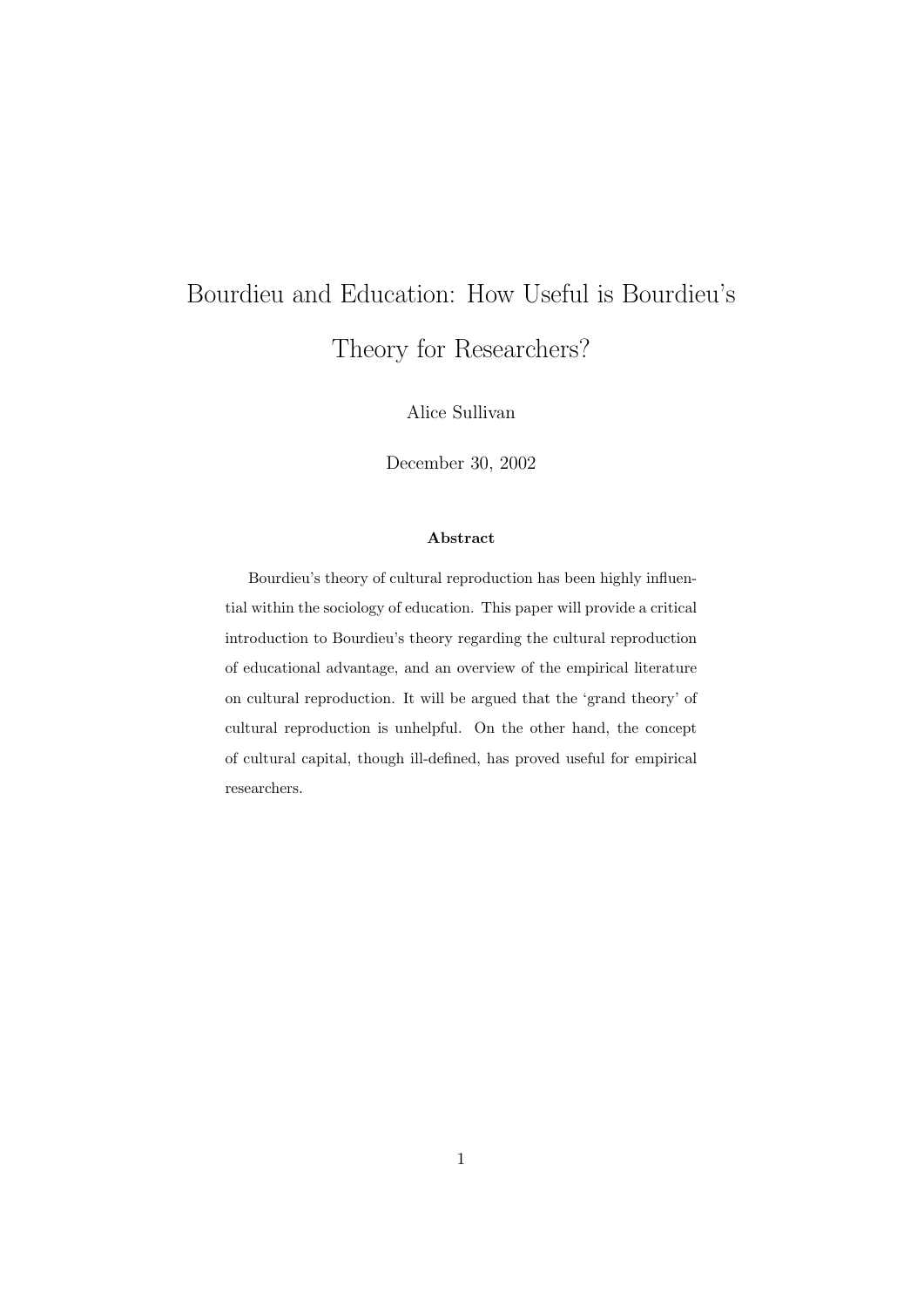# 1 Introduction

Bourdieu's theory of cultural reproduction has been highly influential, and has generated a great deal of literature, both theoretical and empirical. This paper will examine the theory and the use empirical researchers in the fields of education and stratification have made of it. Bourdieu's work must be seen in the context both of the debate on class inequalities in educational attainment and of broader questions of class reproduction in advanced capitalist societies. The theory of cultural reproduction is concerned with the link between original class membership and ultimate class membership, and how this link is mediated by the education system.

According to Bourdieu, the education systems of industrialised societies function in such a way as to legitimate class inequalities. Success in the education system is facilitated by the possession of cultural capital and of higher-class habitus. Lower-class pupils do not in general possess these traits, so the failure of the majority of these pupils is inevitable. This explains class inequalities in educational attainment. However, success and failure in the education system is seen as being due to individual gifts (or the lack of them). Therefore, for Bourdieu, educational credentials help to reproduce and legitimate social inequalities, as higher-class individuals are seen to deserve their place in the social structure.

The first part of this paper will consist of a general discussion of Bourdieu's theory of education, with particular reference to the concepts of cultural capital and habitus. I will argue that the concept of habitus is theoretically incoherent and has no clear use for empirical researchers. The concept of cultural capital, on the other hand, while not constructed particularly clearly by Bourdieu, is substantive enough to be potentially useful to empirical researchers. The second section of this paper will therefore assess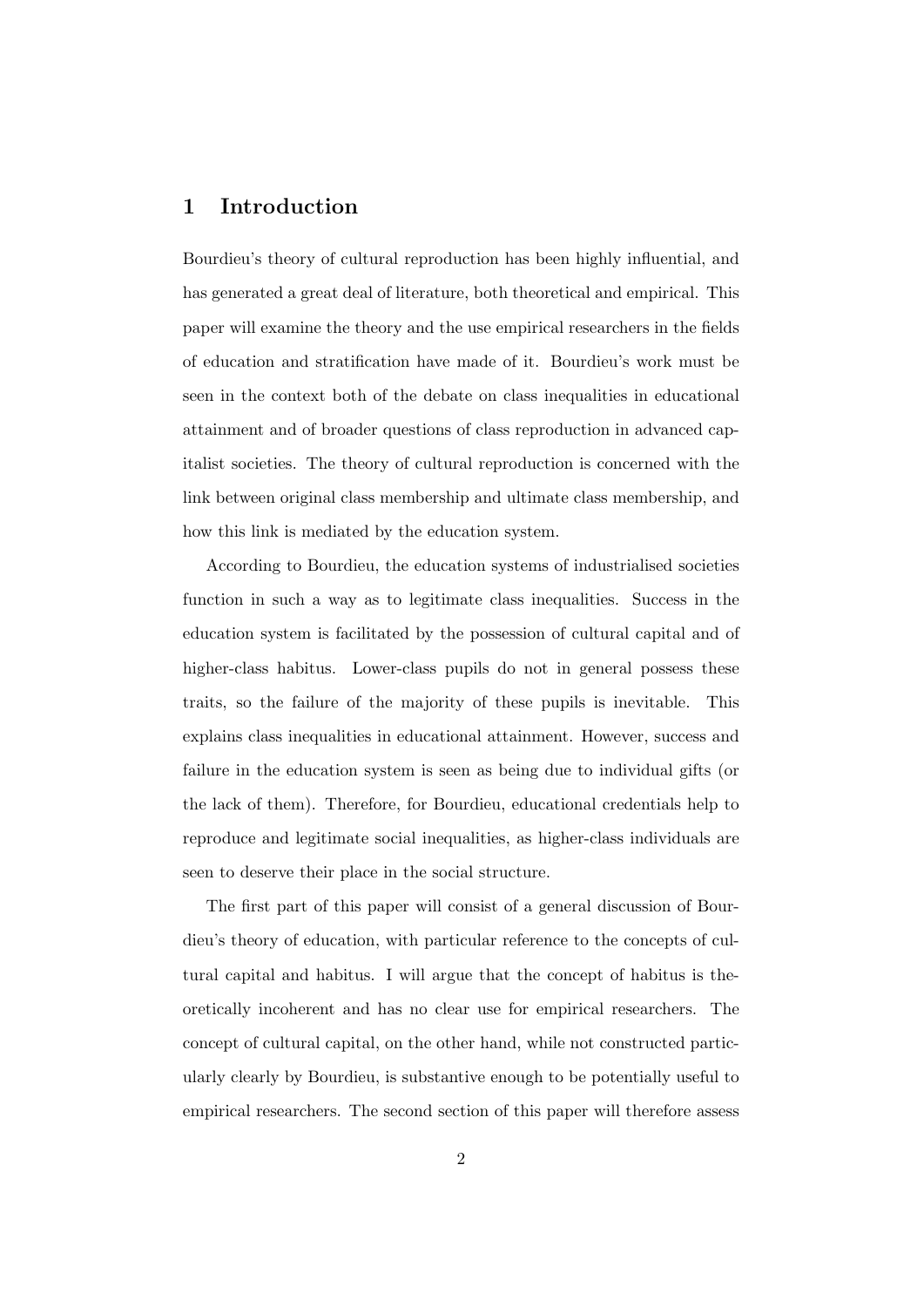some of the empirical work concerning cultural capital and the problems involved in operationalising the concept.

# 2 Bourdieu's Theory

# 2.1 Cultural Capital

## 2.1.1 Introduction to Cultural Capital

Bourdieu states that cultural capital consists of familiarity with the dominant culture in a society, and especially the ability to understand and use 'educated' language. The possession of cultural capital varies with social class, yet the education system assumes the possession of cultural capital. This makes it very difficult for lower-class pupils to succeed in the education system.

"By doing away with giving explicitly to everyone what it implicitly demands of everyone, the education system demands of everyone alike that they have what it does not give. This consists mainly of linguistic and cultural competence and that relationship of familiarity with culture which can only be produced by family upbringing when it transmits the dominant culture." (Bourdieu, 1977a, p. 494)

Bourdieu claims that, since the education system presupposes the possession of cultural capital, which few students in fact possess, there is a great deal of inefficiency in 'pedagogic transmission' (i.e. teaching). This is because students simply do not understand what their teachers are trying to get across. For Bourdieu, this is particularly apparent in the universities, where students, afraid of revealing the extent of their ignorance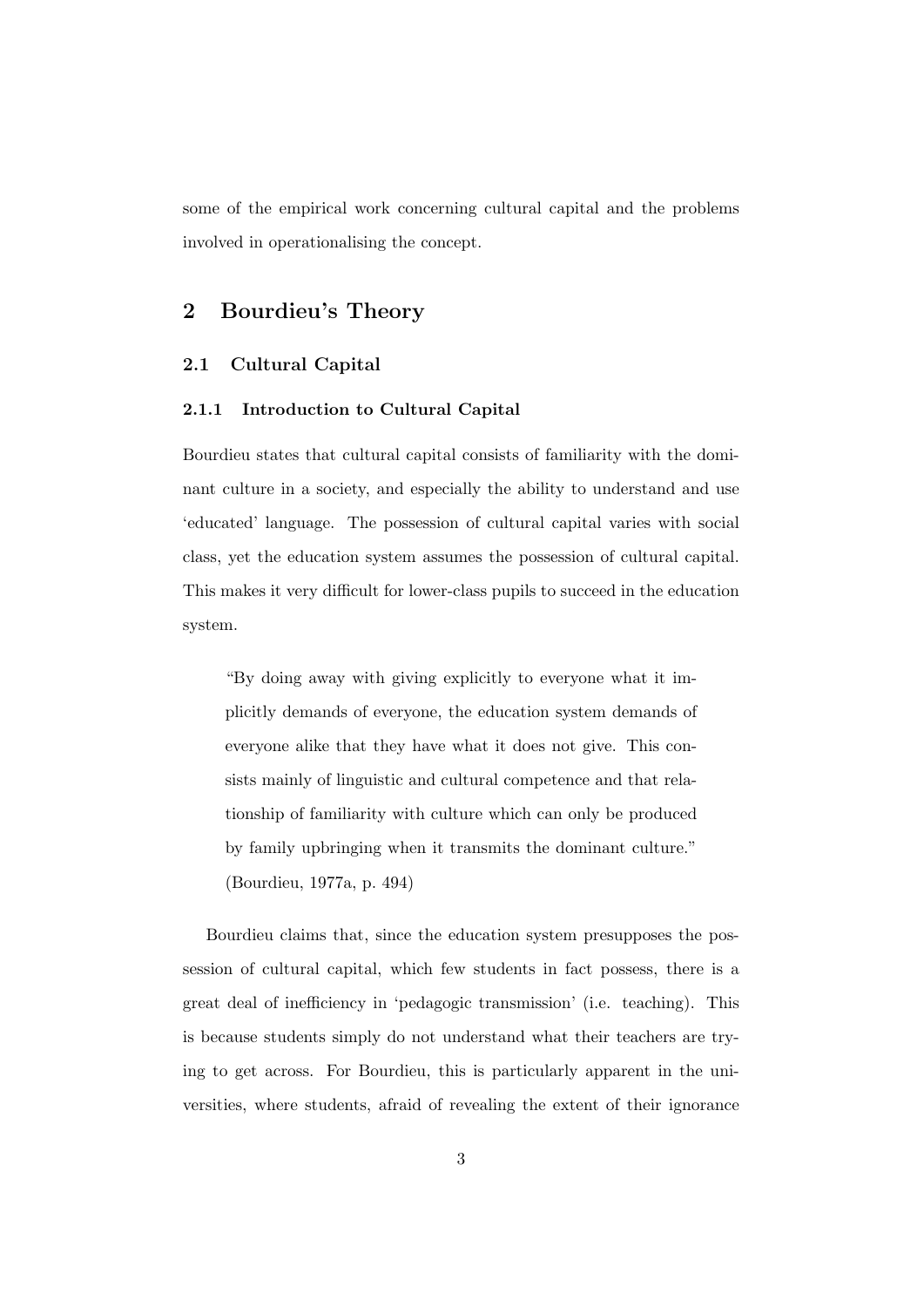". . . minimize the risks by throwing a smoke-screen of vagueness over the possibility of truth or error." (Bourdieu and Passeron, 1990, p. 114)

But despite the fact that lower-class pupils are seriously disadvantaged in the competition for educational credentials, the results of this competition are seen as meritocratic and therefore as legitimate. In addition, Bourdieu claims that social inequalities are legitimated by the educational credentials held by those in dominant positions. This means that the education system has a key role in maintaining the status quo.

". . . it [education] is in fact one of the most effective means of perpetuating the existing social pattern, as it both provides an apparent justification for social inequalities and gives recognition to the cultural heritage, that is, to a social gift treated as a natural one." (Bourdieu, 1974, p. 32)

In sum, Bourdieu's view is that cultural capital is inculcated in the higher-class home, and enables higher-class students to gain higher educational credentials than lower-class students. This enables higher-class individuals to maintain their class position, and legitimates the dominant position which higher-class individuals typically goes on to hold. Of course, some lower-class individuals will succeed in the education system, but, rather than challenging the system, this will strengthen it by contributing to the appearance of meritocracy.

Bourdieu can be criticised for not being precise enough about exactly which of the resources associated with the higher-class home constitute cultural capital, and how these resources are converted into educational credentials. However, Bourdieu's emphasis on the non-material resources possessed by the higher-class household is to be welcomed. We have evidence that the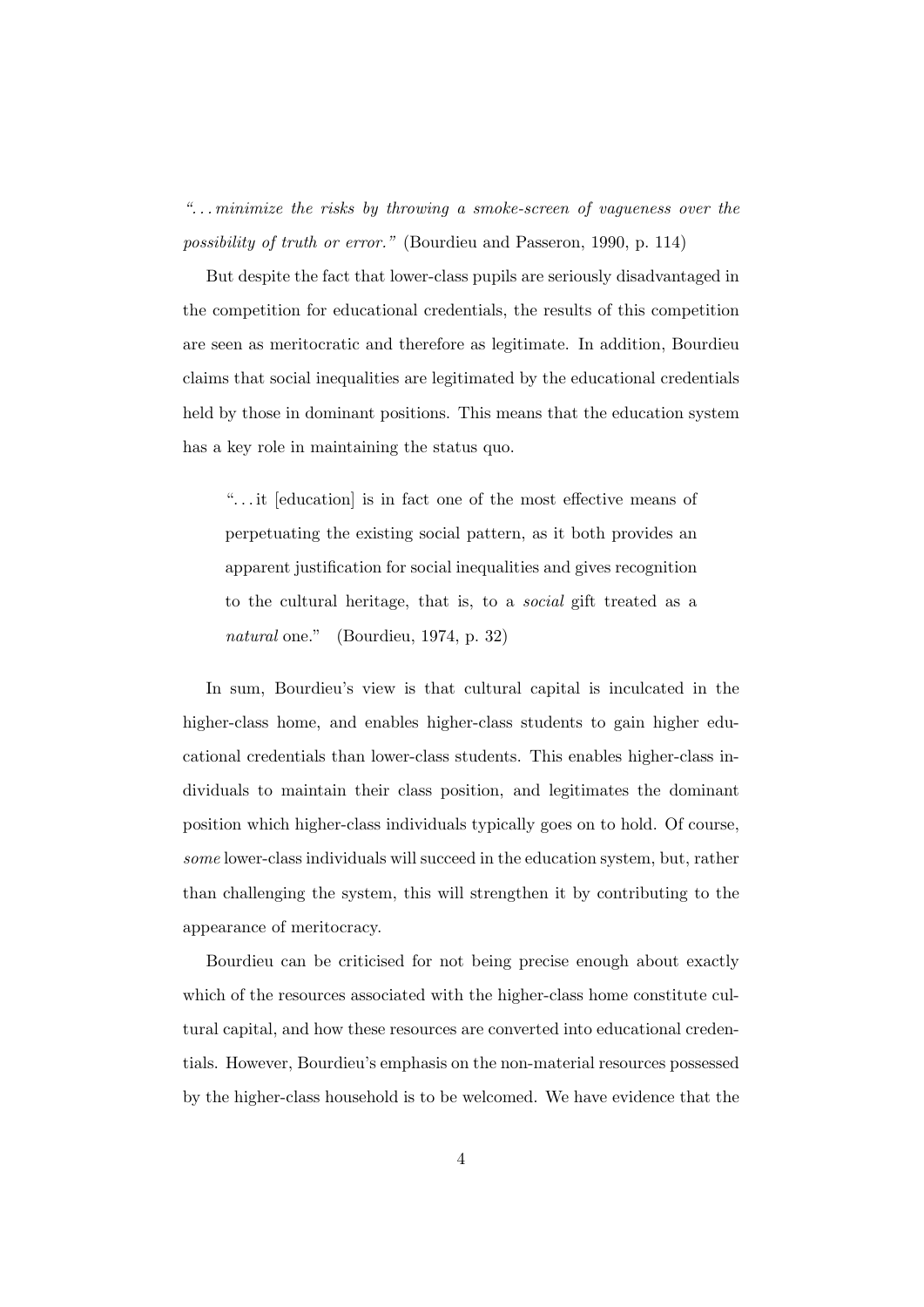dramatic fall in the material costs to families of education due to educational reforms, such as the universal provision of free and compulsory secondary education, have not diminished the degree of association between class origins and educational attainment (Shavit and Blossfeld, 1993; Halsey et al., 1980). This suggests that the educational advantage which higher-class parents pass on to their children may not be entirely caused by economic factors, and that the notion of cultural capital is therefore worthy of serious attention.

## 2.1.2 Cultural Capital vs. Other Forms of Capital

The strength of the link that Bourdieu suggests between cultural capital, educational credentials and occupational positions may be questioned, as in fact, the correspondence between cultural capital end educational credentials as well as the correspondence between educational credentials and elite occupational positions is far from complete. It may be that one has to see the strength of Bourdieu's claim in the light of the French context, where there is a distinctive link between the *grandes* écoles and high positions in the professions and government administration. Even given this proviso, though, one must acknowledge that key powerful positions, in business for example, are not allocated primarily acording to educational credentials. So, it is unsurprising that Bourdieu has been accused of giving too much weight to symbolic relations at the expense of material ones (Willis, 1983). Yet Bourdieu refers to economic capital and social capital (social relationships and networks) as well as symbolic and cultural capital (Bourdieu, 1989, p. 230). It is difficult to assess how important Bourdieu thinks cultural capital is in relation to other forms of capital, as he is characteristically unclear on this point.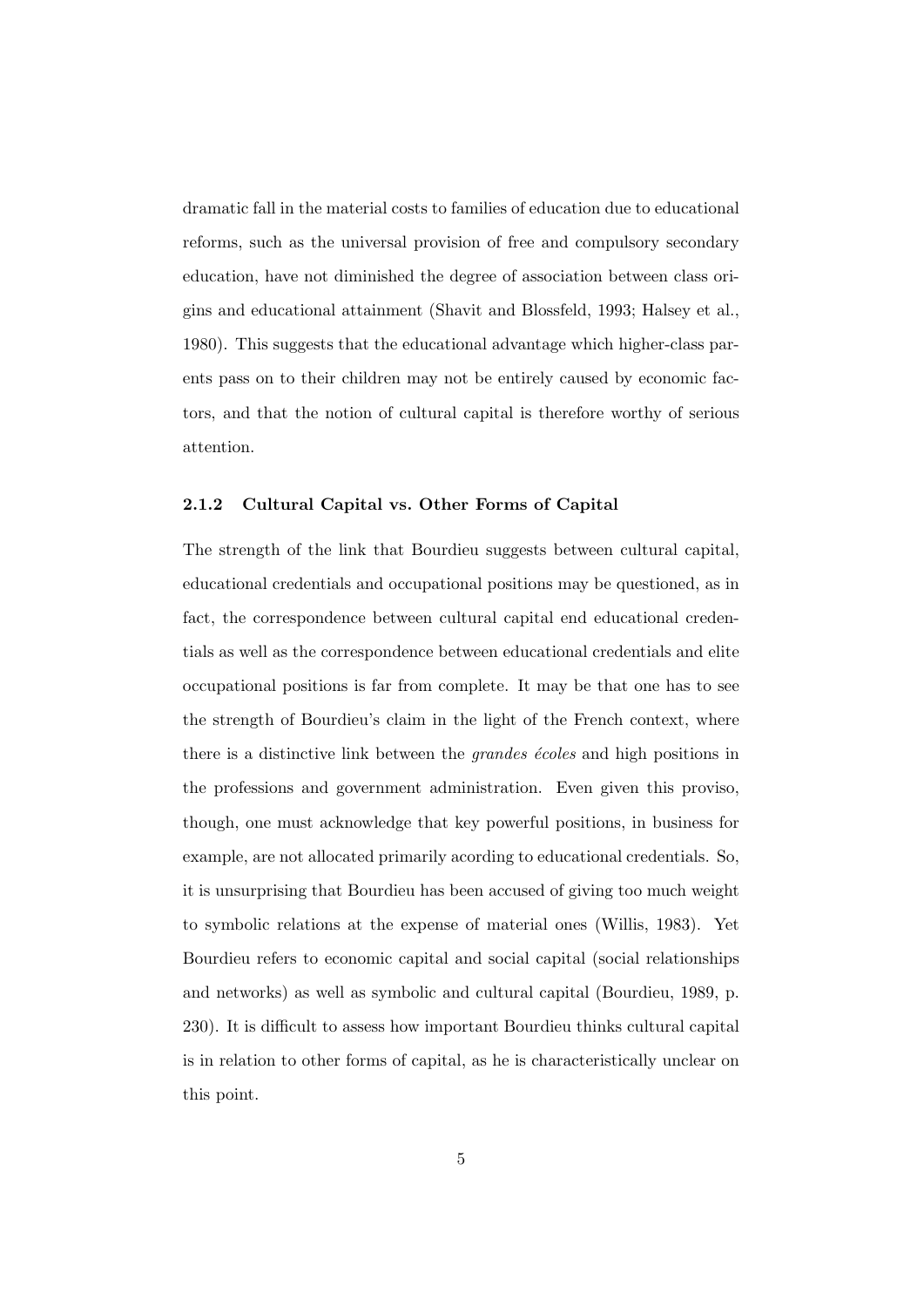"Apart from the fact that the increase in the proportion of holders of the most prestigious academic qualifications among the ruling classes may mean only the need to call upon academic approval in order to legitimate the transmission of power and privileges is being more and more felt, the effect is as though the cultural and educational mechanisms had merely strengthened or taken over from the traditional mechanisms such as the hereditary transmissions of economic capital, of a name or of capital in terms of social relationships. . . " (Bourdieu, 1977a, p. 496)

Have cultural and educational mechanisms "merely strengthened" traditional mechanisms or reproduction or have they "taken over from" such traditional mechanisms? Bourdieu slides from the former to the latter claim as if there were not much to choose between them. And as if that was not vague enough, Bourdieu is not actually claiming to describe reality, but uses the non-comittal phrase "the effect is as though". (Such evasive phrases form part of many of Bourdieu's sentences). In fact, (the first part of the sentence implies) educational credentials may not be necessary to secure privileges at all, but only to legitimate them. In short this passage ,along with others in a similar vein, is quite incoherent. We are left with no clear idea of Bourdieu's view of the importance of cultural and educational capital in the transmission of privileges. At times Bourdieu stresses the role of educational credentials in social reproduction, while at other times the value of educational credentials is downplayed ". . . since academic qualifications are a weak currency and possess all their value only within the limits of the academic market." (Bourdieu, 1977a, p. 507)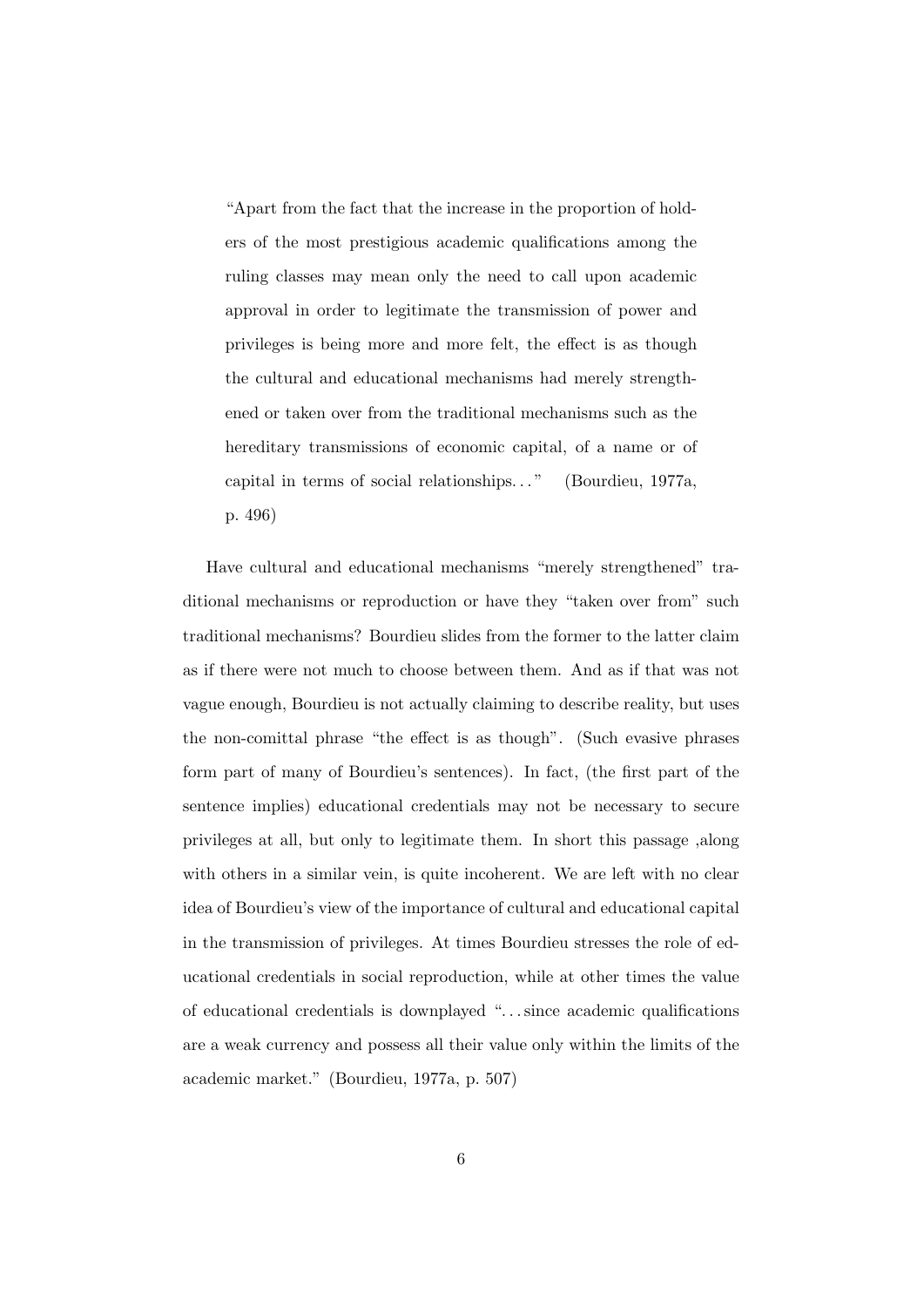For cultural capital to be an important mechanism of social reproduction it must be the case, not just that cultural capital facilitates the acquisition of educational credentials, but that educational credentials are an important mechanism through which wealth and power are transmitted. Bourdieu focuses on the first of these relationships at the expense of the latter, and this may account for the ambiguity in his views on the subject.

#### 2.1.3 The Cultural Arbitrary

In addition to cultural capital, Bourdieu introduces the supplementary concept of the cultural arbitrary, which poses an additional obstacle to lowerclass educational attainment. Bourdieu does not define the concept of the cultural arbitrary. However, he states that:

"In any given social formation the legitimate  $PA$ <sup>1</sup>, i.e. the  $PA$ endowed with the dominant legitimacy, is nothing other than the arbitrary imposition of the dominant cultural arbitrary insofar as it is misrecognized in its objective truth as the dominant PA and the imposition of the dominant culture. . . " (Bourdieu and Passeron, 1990, p. 22)

Since Bourdieu uses the term 'cultural arbitrary' without defining it, it is not clear precisely what he means when referring to arbitrariness, or to what extent he sees the cultural skills demanded and transmitted by the education system as arbitrary.

In some cases, the educational standards described by Bourdieu are clearly in some sense arbitrary. For instance Bourdieu claims that lowerclass students who achieve a degree of academic success by dint of hard

<sup>1</sup>Pedagogic Action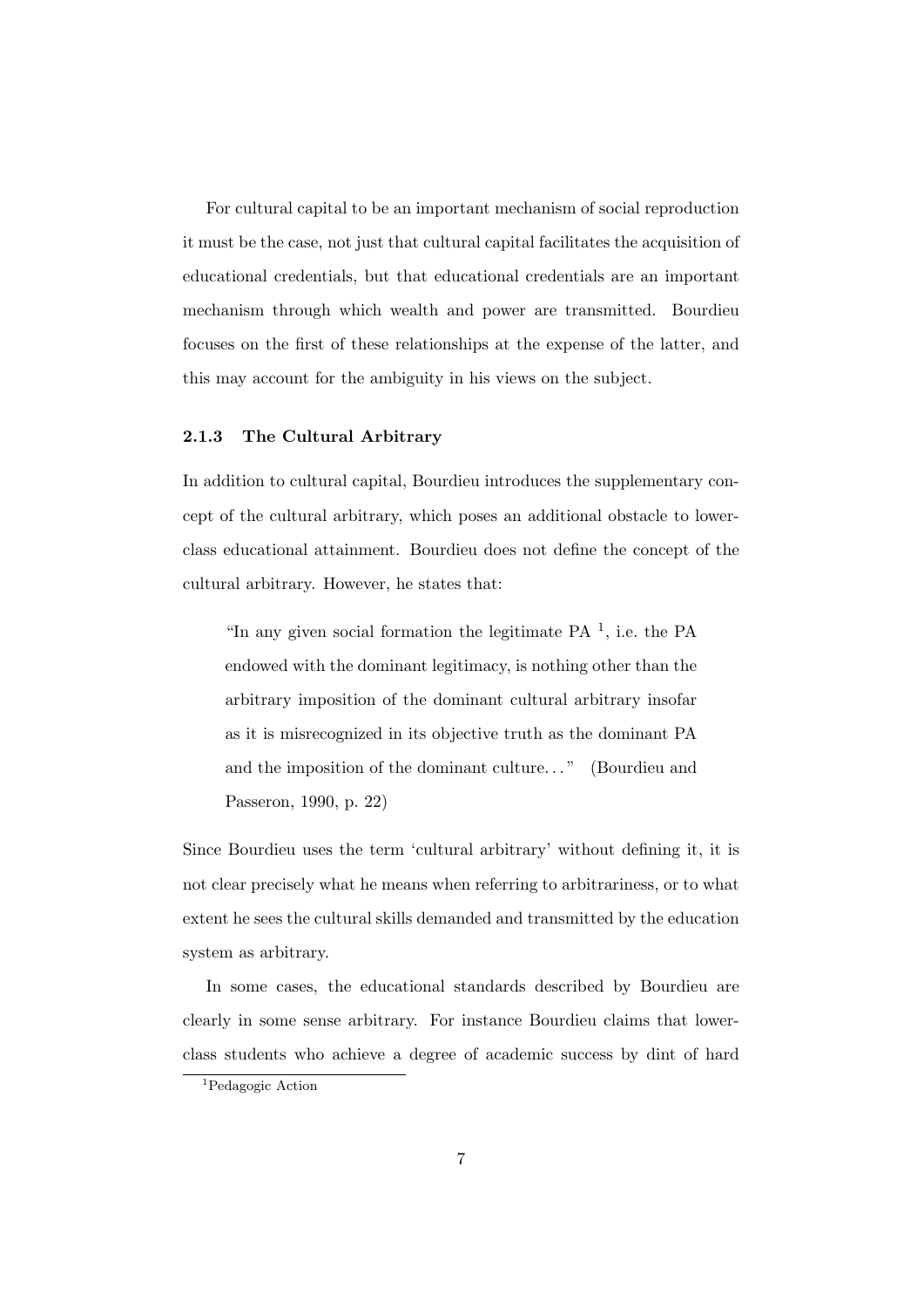work, face the obstacle that their achievement may be deemed to be too hard won, and not natural enough. In the education system:

". . . application becomes pedantry and a respect for hard work grinding, limited pettiness, with the implication that it is intended to compensate for lack of natural talents." (Bourdieu, 1974, p. 59)

This aristocratic disdain for lower-class attempts to appropriate higher-class culture leads to a peculiar set of values in higher education. Namely:

". . . a tendency to prefer eloquence to truth, style to content." (Bourdieu, 1967, p. 335)

Bourdieu backs up this claim by reference to university examination reports (Bourdieu and Saint-Martin, 1974). He claims that the criteria of university examiners reflect the values of the dominant classes, and that the more vague the demands of the examiners are, the less chance lower-class pupils will have of adhering to these demands.

These comments on the theme of academic values are highly plausible. But one must ask how important the cultural arbitrary is in contributing to class inequalities in educational attainment. Although Bourdieu's argument is rather compelling in relation to the evaluation of work in the arts and humanities departments of universities, it does not have the same force when applied to the sciences or to primary and secondary schools. The national exams taken by school children in many nations are *largely* examined using clear and explicit criteria (although no doubt subjective judgements are a factor in determining students' results). This problem reflects a general tendency of Bourdieu's to focus on universities rather than on schools. This can only detract from his arguments since it means that Bourdieu is dealing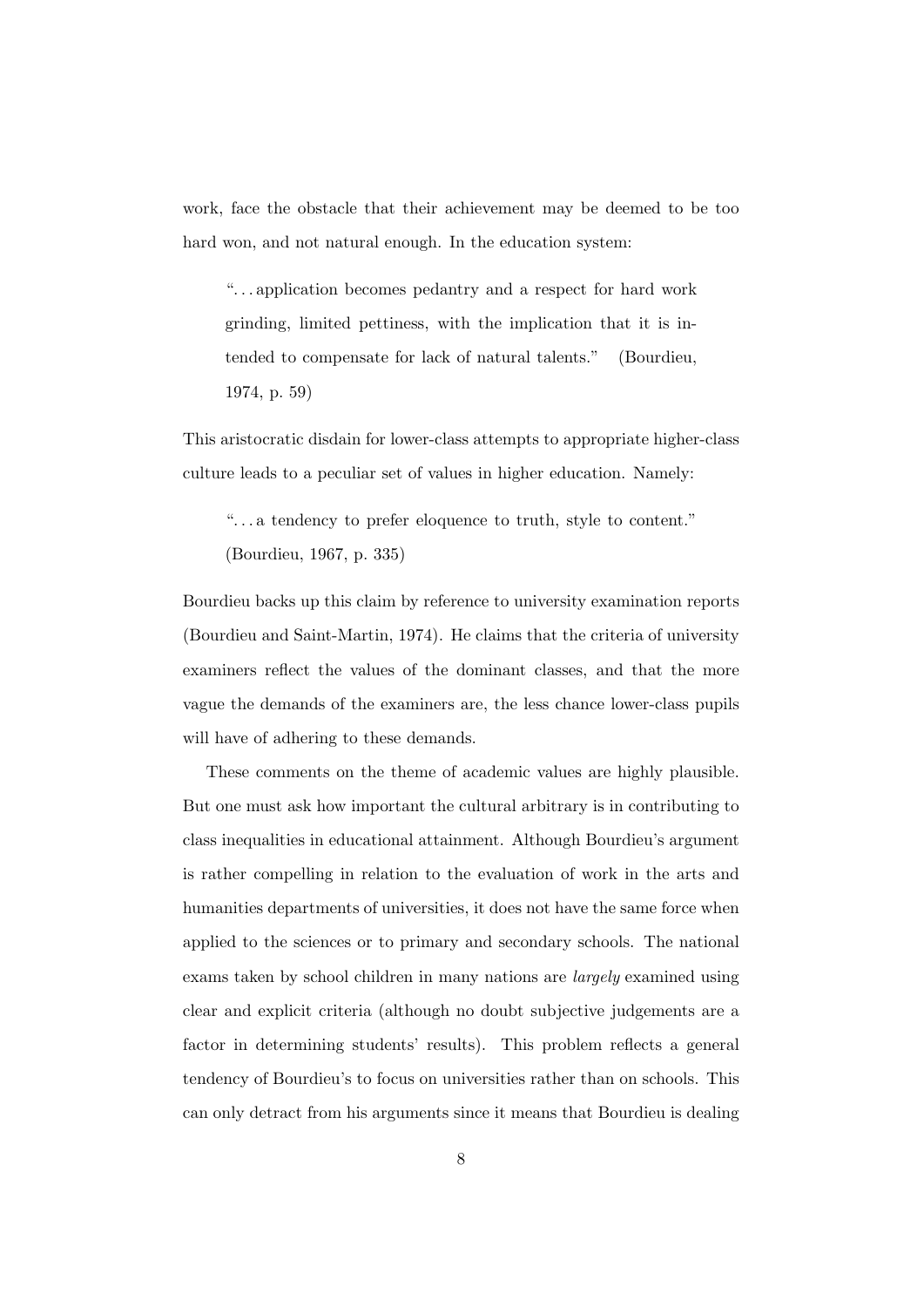with a population from which the lower-classes have already been largely eliminated.

Bourdieu does not appear to see every element of the cultural capital transmitted in the home and the education transmitted in the school as arbitrary. So, how do we decide which educational values and practices are arbitrary, and which valid?

"The sociological theory of PA distinguishes between the arbitrariness of the imposition and the arbitrariness of the content imposed, only so as to bring out the sociological implications of the relationship between two logical fictions, namely a pure power relationship as the objective truth of the imposition and a totally arbitrary culture as the objective truth of the meanings imposed. . . There is no PA which does not inculcate some meanings not deducible from a universal principle (logical reason or biological nature...)" (Bourdieu and Passeron, 1990, p. 9–10)

In relation to the content of teaching, "arbitrariness" is opposed to "objective truth" and "meanings deducible from a universal principle". This is confusing, since "objective truth" and "meanings deducible from a universal principle" are not the same thing. If anything which is not objectively true is therefore "arbitrary", does this mean that subjects in which we can never be confident of objective truth are always utterly arbitrary? Or is the aim of truth enough to justify a discipline? What about subjects such as music or woodwork which do not aim at truth?

Bourdieu's notion of the "cultural arbitrary" is unclear. It is not possible to determine to what extent he is arguing that the dominant culture and the educational values that serve it are no better than any other culture.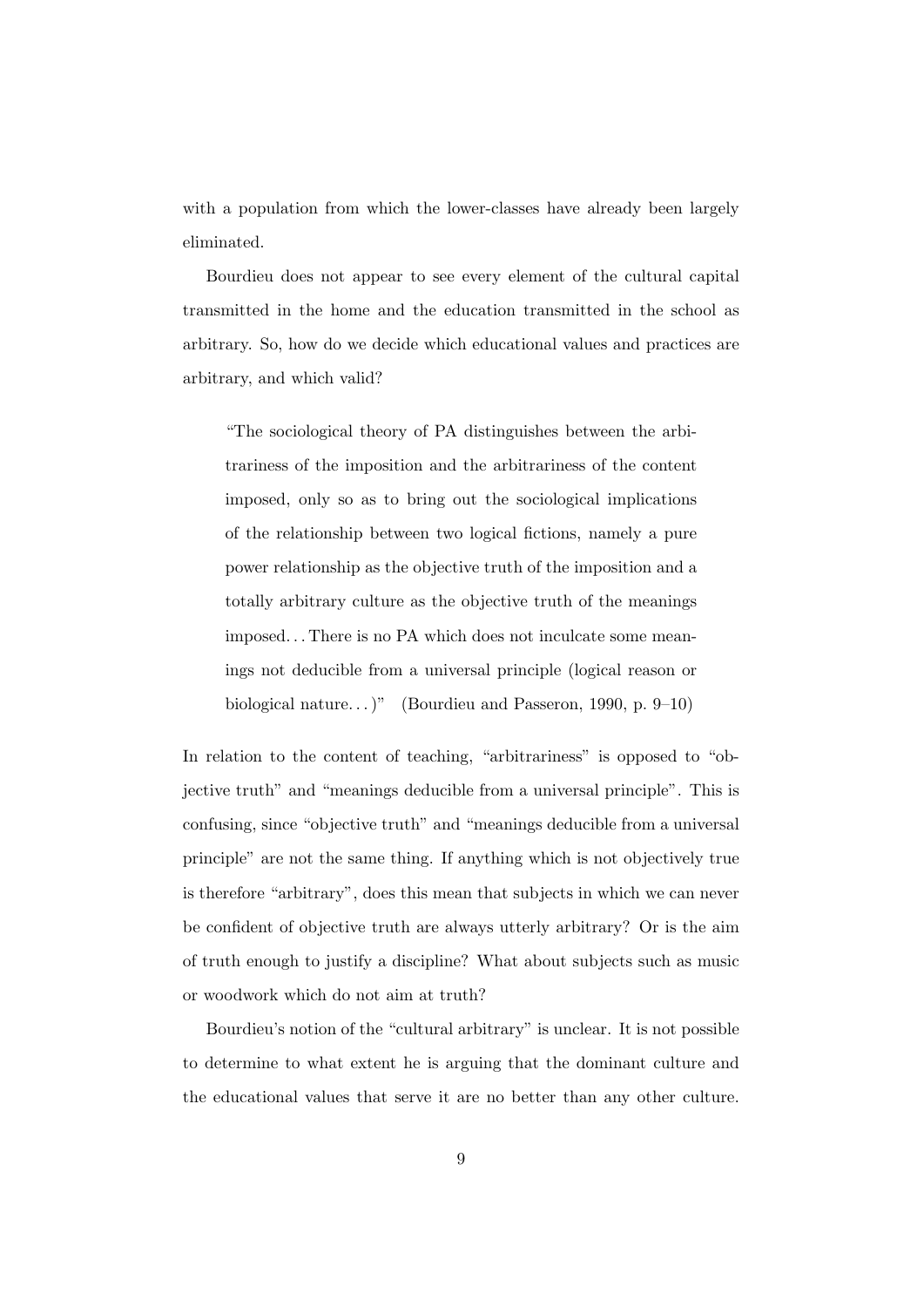Bourdieu gives some interesting examples of arbitrary values in education, but does not give a precise definition of what constitutes arbitrariness in this context. He does not make a clear enough distinction between those parts of the dominant culture which are in some way snobbish (i.e. exclusive for exclusivity's sake) and arbitrary, and those which are universally valuable but not universally accessible. Such a distinction is essential if we are to distinguish between those elements of the dominant culture which should be taught in schools, and those which should be removed from the curriculum. It seems clear that lower-class pupils would be disadvantaged by a lack of cultural resources even if the content of educational syllabuses and assessments were utterly rational. A sophisticated grasp of language alone would be a huge advantage in just about any conceivable education system. Given this, the cultural arbitrary should probably be relegated to a minor role in any explanatory theory of class inequalities in educational attainment.

# 2.2 Habitus

#### 2.2.1 Introduction to Habitus

The notion of habitus is central to Bourdieu's thought, yet it is never clearly defined. I will try to elucidate the concept before going on to criticise it.

Like cultural capital, habitus is transmitted within the home. However, whereas cultural capital consists of the possession of legitimate knowledge, habitus is a set of attitudes and values, and the dominant habitus is a set of attitudes and values held by the dominant class. A major component of the dominant habitus is a positive attitude towards education.

". . . the system of dispositions towards the school, understood as a propensity to consent to the investments in time, effort and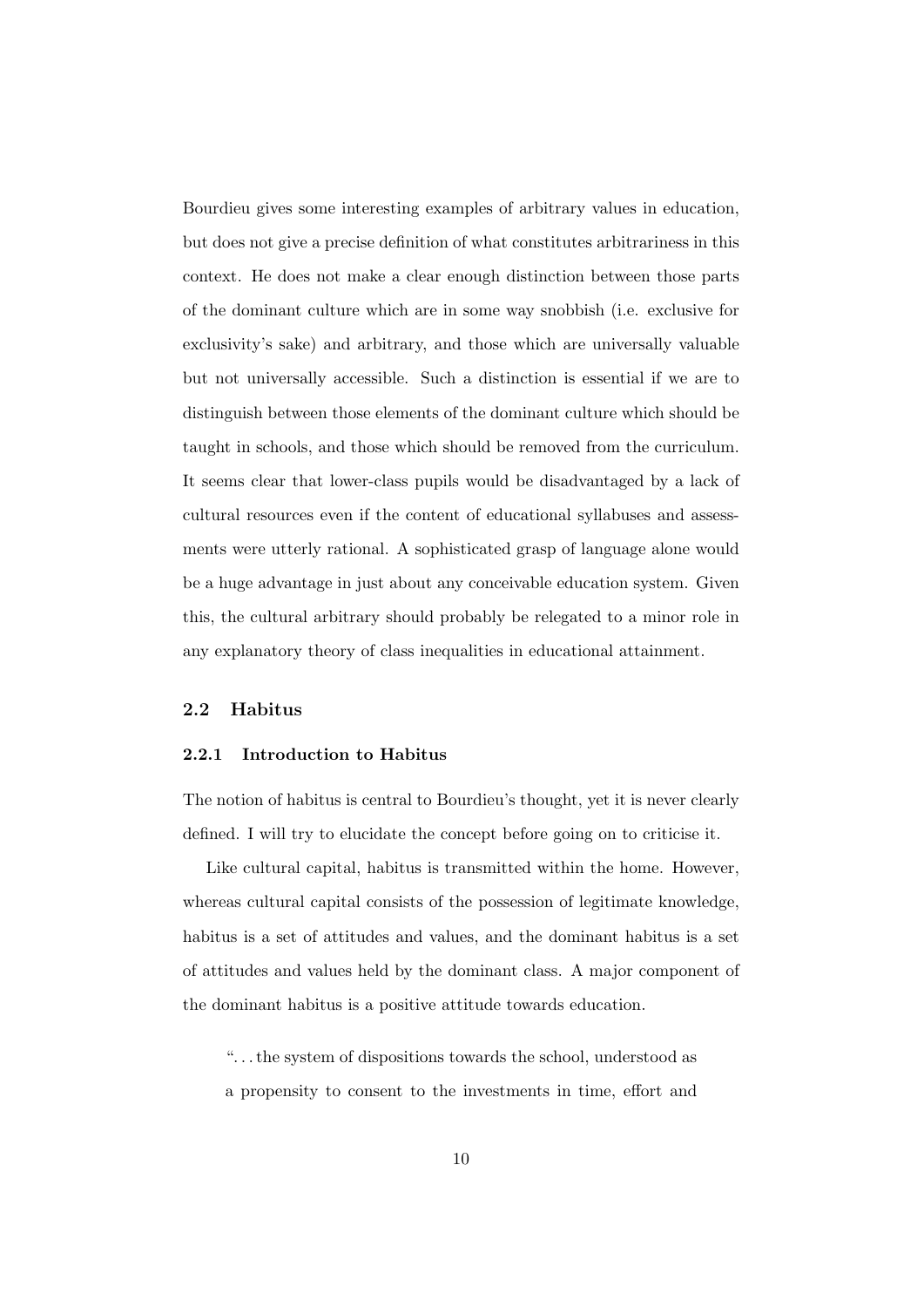money necessary to conserve and to increase cultural capital." (Bourdieu, 1977a, p. 495)

So is habitus just a set of attitudes, directed primarily towards education and culture? Sometimes Bourdieu seems to suggest that the dominant habitus consists of more than this — that it includes (or at least gives rise to) competence in specific social settings, including for instance:

". . . the practice of the games and sports of high society or the manners and tastes resulting from good breeding..." (Bourdieu, 1977a, p. 506)

So what does Bourdieu mean by a "set of dispositions"? He gives various definitions, including a "tendency", "propensity" or "inclination" (Bourdieu, 1977b, p. 214). Given the vagueness of this, it is not surprising that the concept of habitus is condemned as "ambiguous and overloaded" (Nash, 1990, p. 446). Although the concept is too nebulous to be operationalised, ethnographic researchers in the field of education have often made reference to habitus — see for example (Reay, 1995; Reay et al., 2001; McLeod, 2000; Cooper and Dunne, 1998; Delamont et al., 1997). Yet it is unclear what the concept of habitus adds to such work. An attempt has been made to use habitus in a quantitative study of education (Dumais, 2002), but this study simply denotes occupational expectations, quite arbitrarily, as 'habitus'. So, the main use of habitus is to give a veneer of theoretical sophistication to empirical findings.

# 2.2.2 Structure and Agency: the Role of Habitus

Given the messiness of the concept of habitus, one might ask why Bourdieu introduces it into his theory at all. The answer is that Bourdieu thinks that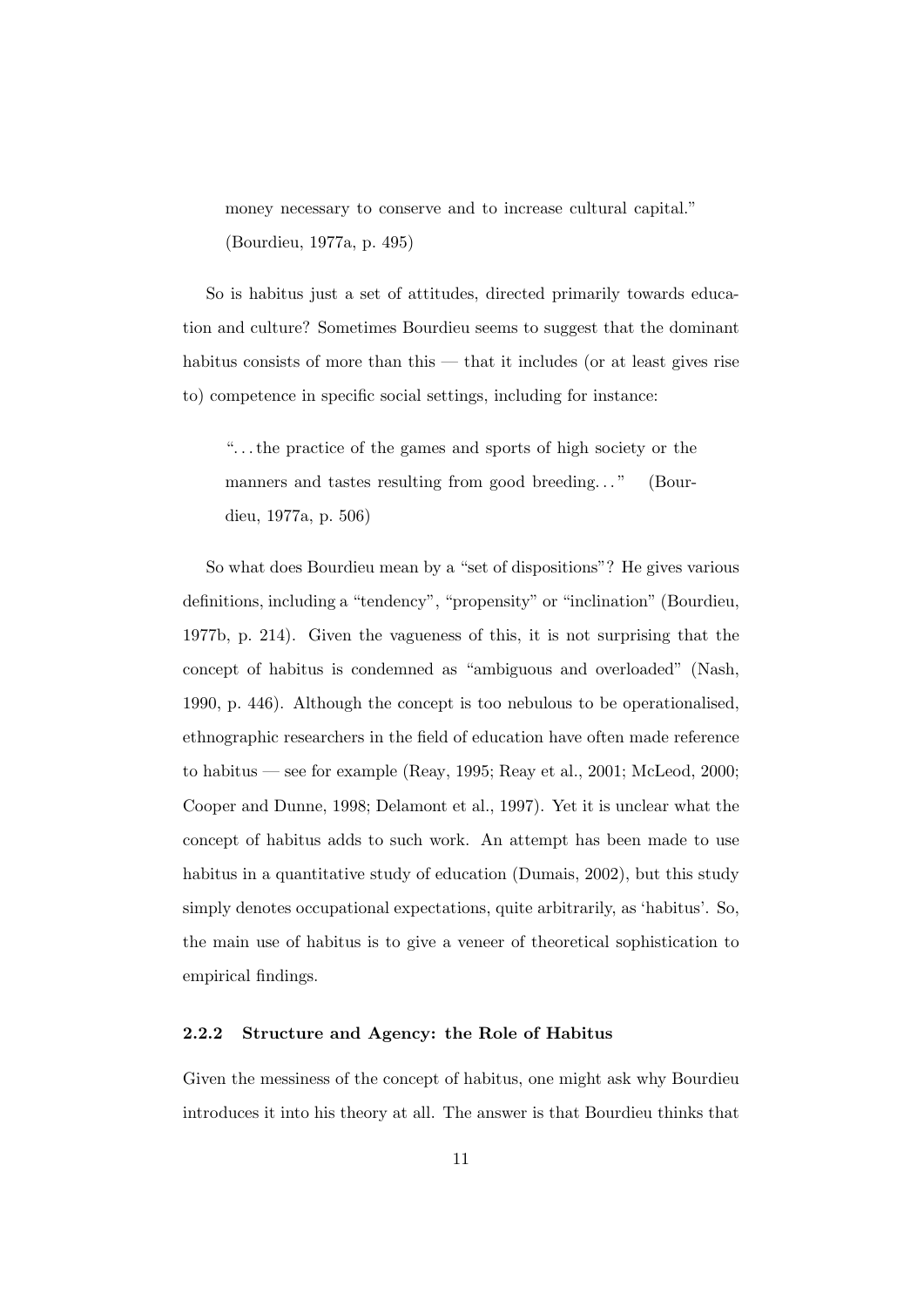the concept of habitus solves a fundamental problem in sociology — the conflict between structure and agency.

Bourdieu attacks crude structuralism on the grounds that "certain structuralists" see "agents as the simple 'supports' of structures invested with the mysterious power of determining other structures." (Bourdieu, 1977a, p. 487)

However, Bourdieu also criticises methodological individualism. Certain "atomistic" mobility researchers are singled out for attack on the grounds that they do not recognise that social mobility can coexist with stable class structures. Bourdieu protects himself here by failing to name the researchers he is referring to, and it would be hard to imagine a mobility researcher failing to recognise this simple point.

According to Bourdieu, if we wish to avoid the dichotomy between individualism and structuralism:

"This means that our object becomes the production of the habitus, that system of dispositions which acts as mediation between structures and practice; more specifically, it becomes necessary to study the laws that determine the tendency of structures to reproduce themselves by producing agents endowed with the system of predispositions which is capable of engendering practices adapted to the structures and thereby contributing to the reproduction of the structures" (Bourdieu, 1977a, p. 487)

Bourdieu notes that working class students are more likely to drop out of the education system than middle and upper-class students, even if we control for previous achievement. He claims that this is a more important mechanism of selection than exam failure.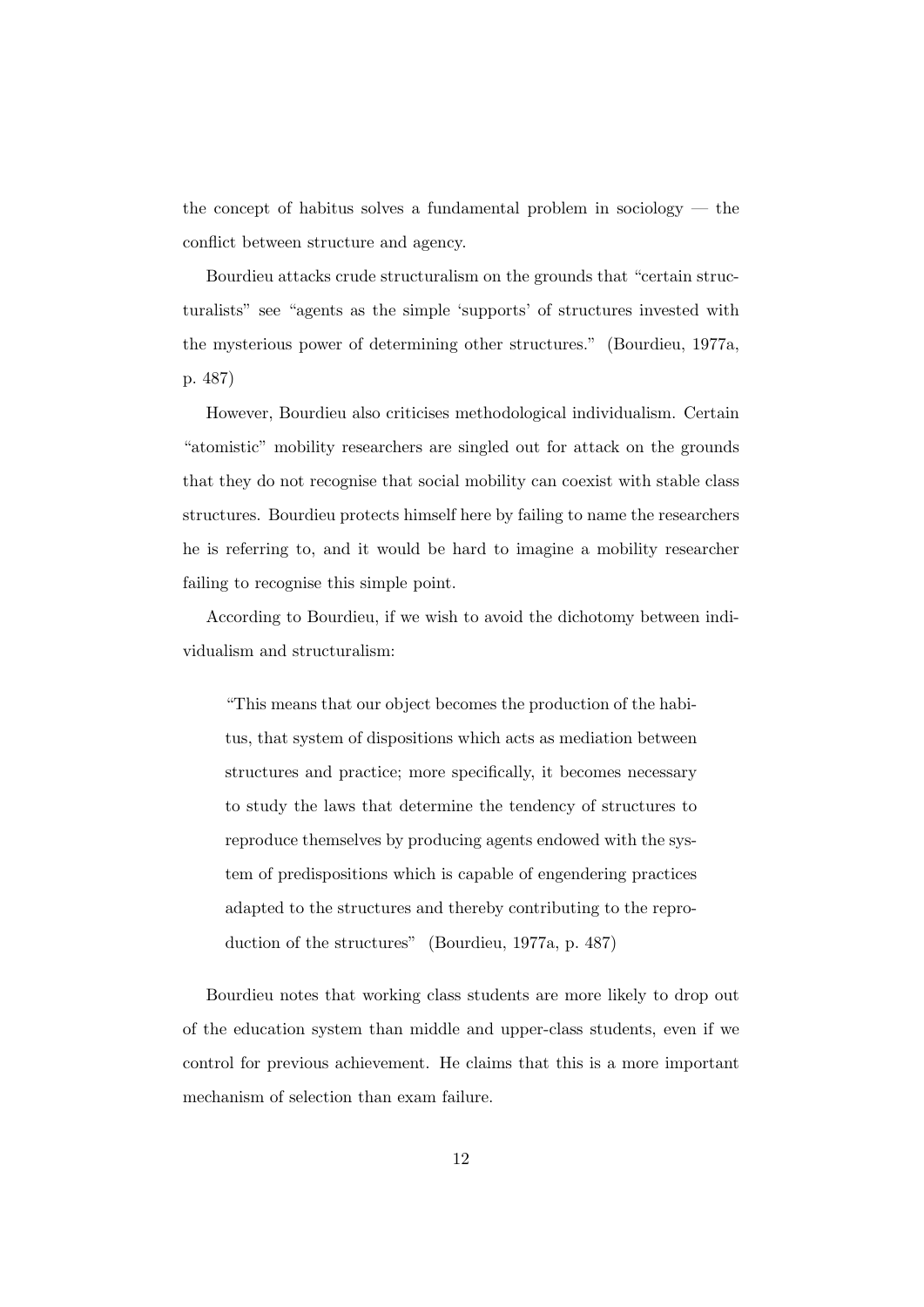"Thus, previous performances being equal, pupils of workingclass origin are more likely to 'eliminate themselves' from secondary education by declining to enter it than to eliminate themselves once they have entered, and a fortiori more likely not to enter than to be eliminated from it by the explicit sanction of examination failure." (Bourdieu and Passeron, 1990, p. 153)

Bourdieu claims that this phenomenon can be explained in terms of the working class habitus. The habitus is in some way formed by the objective chances of success shared by the class. The habitus in turn determines the actions of the members of the class.

". . . the negative predispositions towards the school which result in the self-elimination of most children from the most culturally unfavoured classes and sections of a class ...must be understood as an anticipation, based upon the unconscious estimation of the objective probabilities of success possessed by the whole category, of the sanctions objectively reserved by the school for those classes or sections of a class deprived of cultural capital."

(Bourdieu, 1977a, p. 495)

The objections to this are obvious. Firstly, how can an estimation be unconscious? If habitus is not generated by conscious individuals, where does it come from? Secondly, even if an individual knows the objective probabilities of success possessed by the whole category, why do they not recognise that, by changing their attitude to the education system, the individual may escape the fate of the rest of their category?

Thirdly, Bourdieu seems to be arguing that people's behaviour is the result of accepting the "objective probabilities" of future success. However,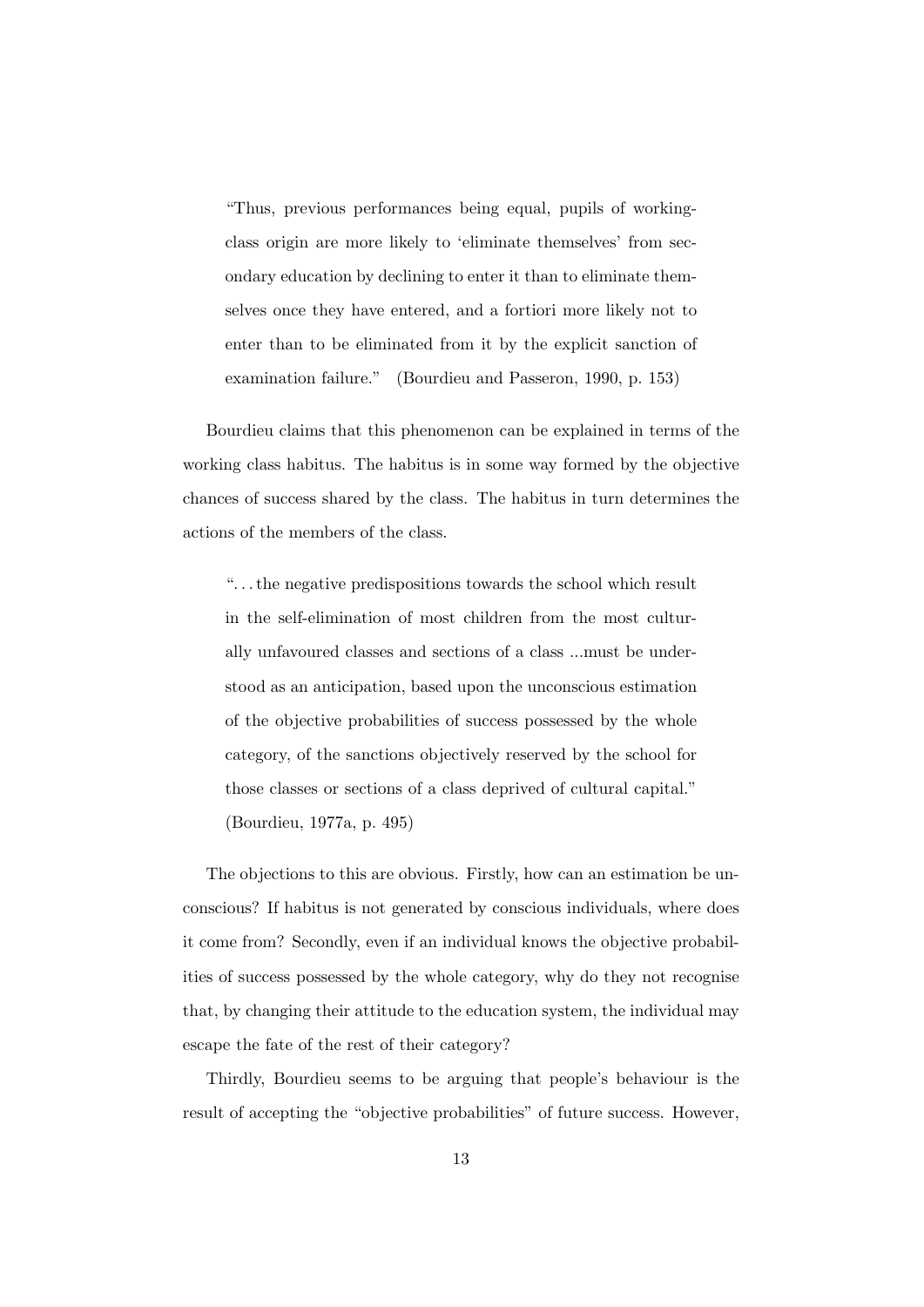as Jenkins points out, "Something which happens at time 'x' cannot be accounted for by the likely state of affairs — as predicted by statistics — at the time ' $x+1$ '." (Jenkins, 1992, p. 81). Expectations about the future must be based upon the present. The actions based on these expectations create social reality, rather than "objective probabilities" creating expectations which lead to action.

It might be argued that it is uncharitable to interpret Bourdieu as putting forward an explanation of current events in terms of future events. But even if we interpret Bourdieu more kindly as arguing that lower-class pupils do not pursue demanding educational options because they are aware of the current tendency of the class as a whole not to pursue such options, it must be admitted that this is a feeble explanation. If we were happy to accept explanations of the characteristics of individuals which simply refer us to the characteristics of the group of which these individuals are members, without explaining these characteristics, there would be little need for sociology.

In sum, the notion of habitus utterly fails in Bourdieu's stated purpose of avoiding both structuralist determinism and "atomism". It has been observed that the notion of habitus is completely deterministic, leaving no place for individual agency or even individual consciousness (DiMaggio, 1979; King, 2000). Yet Bourdieu denies the charge of determinism on the grounds that the same habitus will produce different practices in different social fields, and the habitus can be changed by changed circumstances (Bourdieu, 1990, p. 116). The speciousness of this argument can be illustrated by the fact that the same charge will produce different motion in different electric fields - which hardly shows that electromagnetism has a role for individual freedom.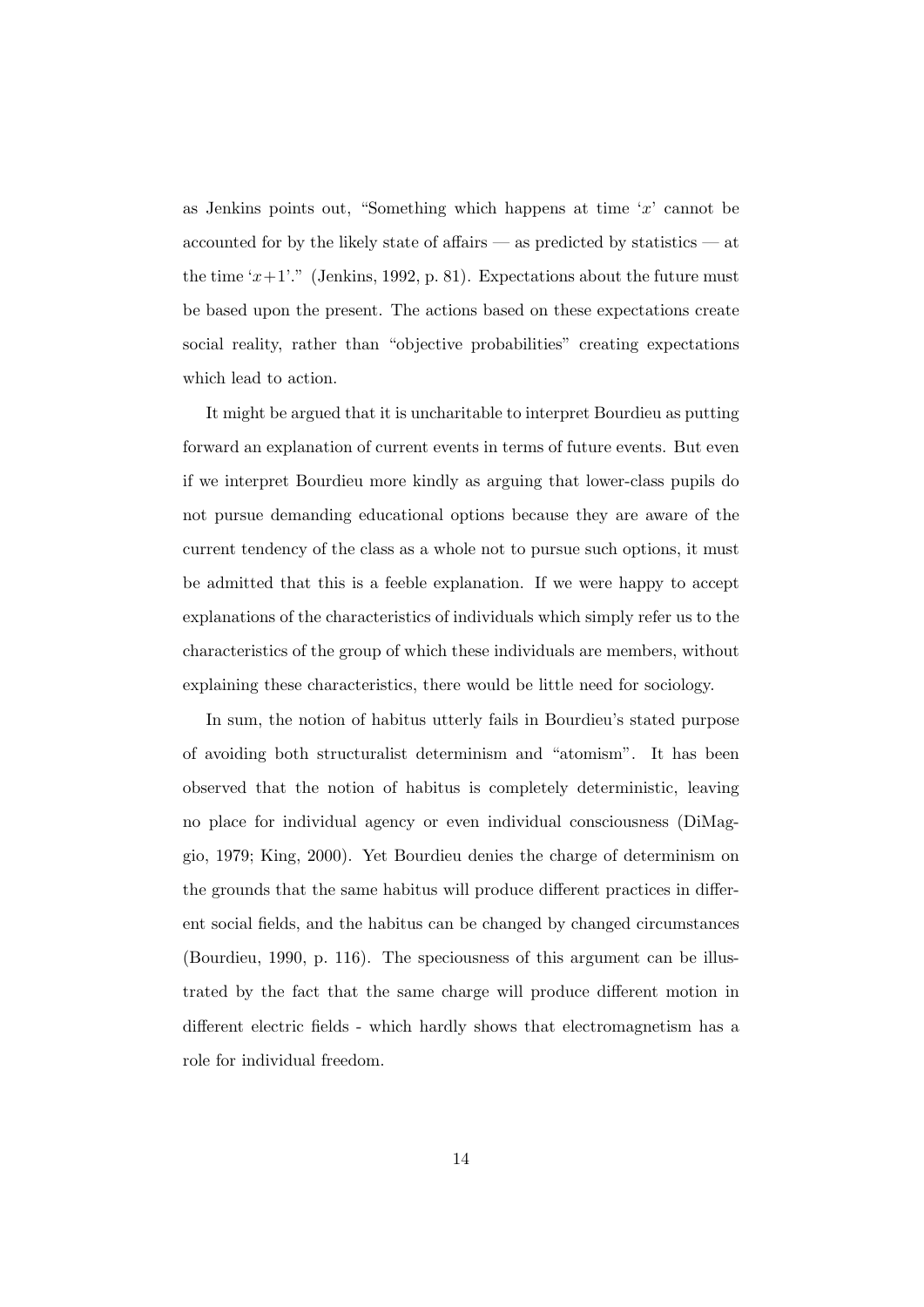## 2.3 Science and Language

Along with many writers on Bourdieu (Heath, 1982; Hammersley, 1981; Jenkins, 1992, 1989) I have complained that Bourdieu fails to express his theory clearly. This failure is bound up with Bourdieu's rejection of what he describes as a "... positivist conception of science..." (Bourdieu, 1990, p. 19–20). Of course, Bourdieu does not define what he means by positivism. Instead, he uses the common ploy of denouncing all research that attempts to test hypotheses empirically as positivist without actually saying what he thinks is wrong with this type of methodology. The rejection of the importance of deriving hypotheses from a theory and attempting to test these hypotheses allows Bourdieu to be unapologetic in the use of poorly defined concepts.

"Especially in the Anglo–Saxon tradition, people criticise the researcher for using concepts that function as signposts pointing to phenomena that are worth examining but that often remain obscure and vague, even if they are suggestive and evocative." (Bourdieu, 1990, p. 40)

Against such Anglo–Saxon criticisms, Bourdieu asserts that, because the social world is complex, theories about it must be complicated, and must be expressed in complicated language.

"I think that, literary and stylistic qualities apart, what Spitzer says about Proust's style is something I could say about my own writing. He says, firstly, that what is complex can only be said in a complex way; secondly, that reality is not only complex, but also structured. . . if you want to hold the world in all its complexity and at the same time order and articulate it. . . you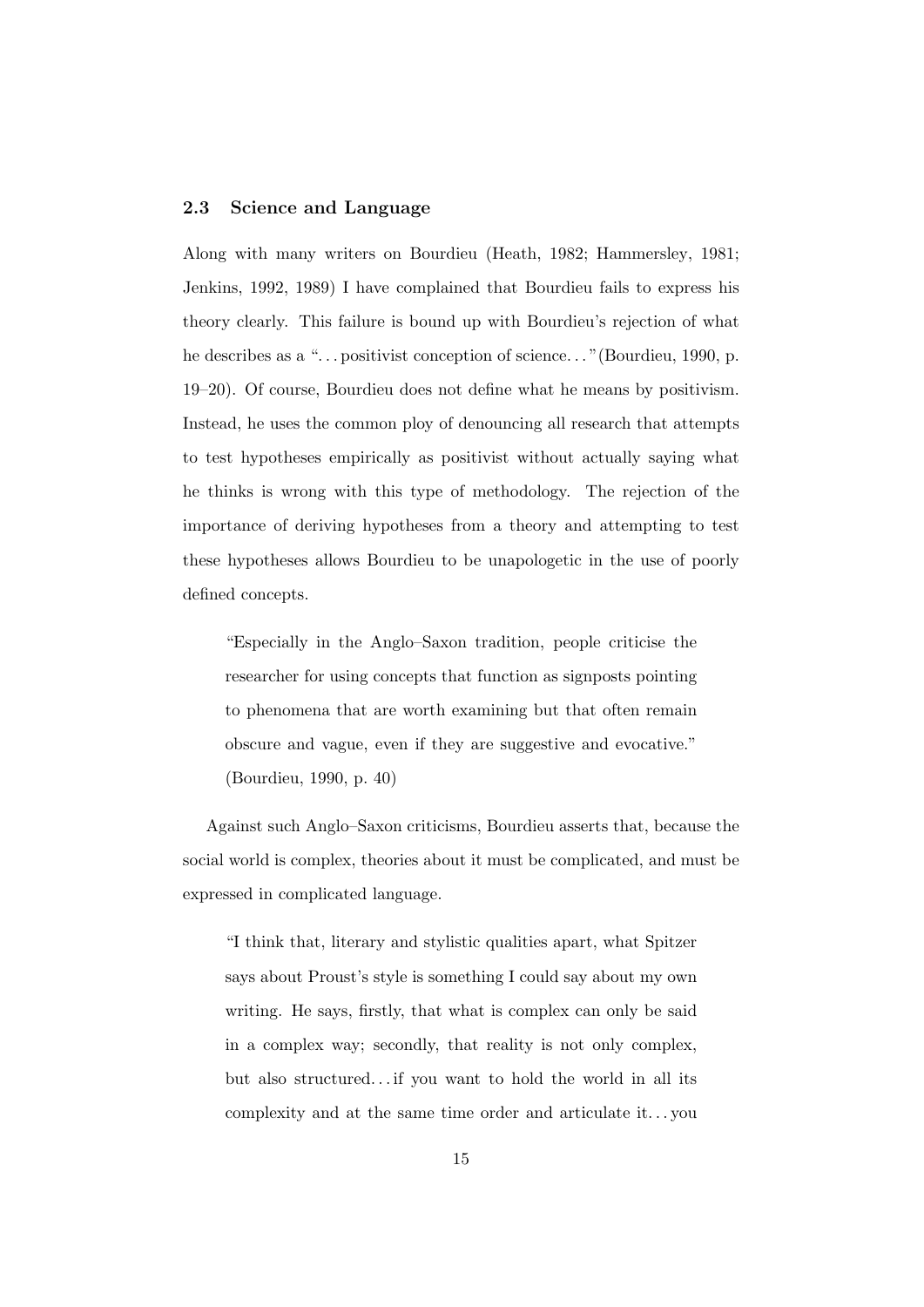have to use heavily articulated sentences that can be practically reconstructed like Latin sentences. . . " (Bourdieu, 1990, p. 51– 52)

The absurdity of this argument is easily shown. Firstly, the aim of science is not to "hold the world in all its complexity", and the history of science tells us that a simple theory will be preferred to a more complicated theory if the simpler theory has equal or superior predictive power, e.g. Copernicus' defeat of Ptolemaic astronomy. Furthermore, it simply is not true that a difficult concept or theory must be expressed in difficult language.

The real purpose served by the obscurity of Bourdieu's prose is to protect his own work from refutation. Bourdieu's strategy in dealing with criticism is to claim that his critics have not understood his work, and to imply that his critics are just jealous because they are not as clever as him.

". . . they criticise not my analyses, but an already simplified, if not maimed, representation of my analyses. This is because they invariably apply to them the very modes of thought, and especially distinctions, alternatives and oppositions, which my analyses are aimed at destroying and overcoming." (Bourdieu, 1990, p. 107)

The point that the critic may not agree that Bourdieu has succeeded in destroying such oppositions is ignored by Bourdieu, who never deals with specific criticisms in a direct way.

When a criticism is made of Bourdieu, the explanation for this is always to be found in the inadequacies of the critic. So, behind "positivist methodology" lies an "epistemology of resentment" which allows its advocates to "prohibit others from doing what they themselves are unable to do, so that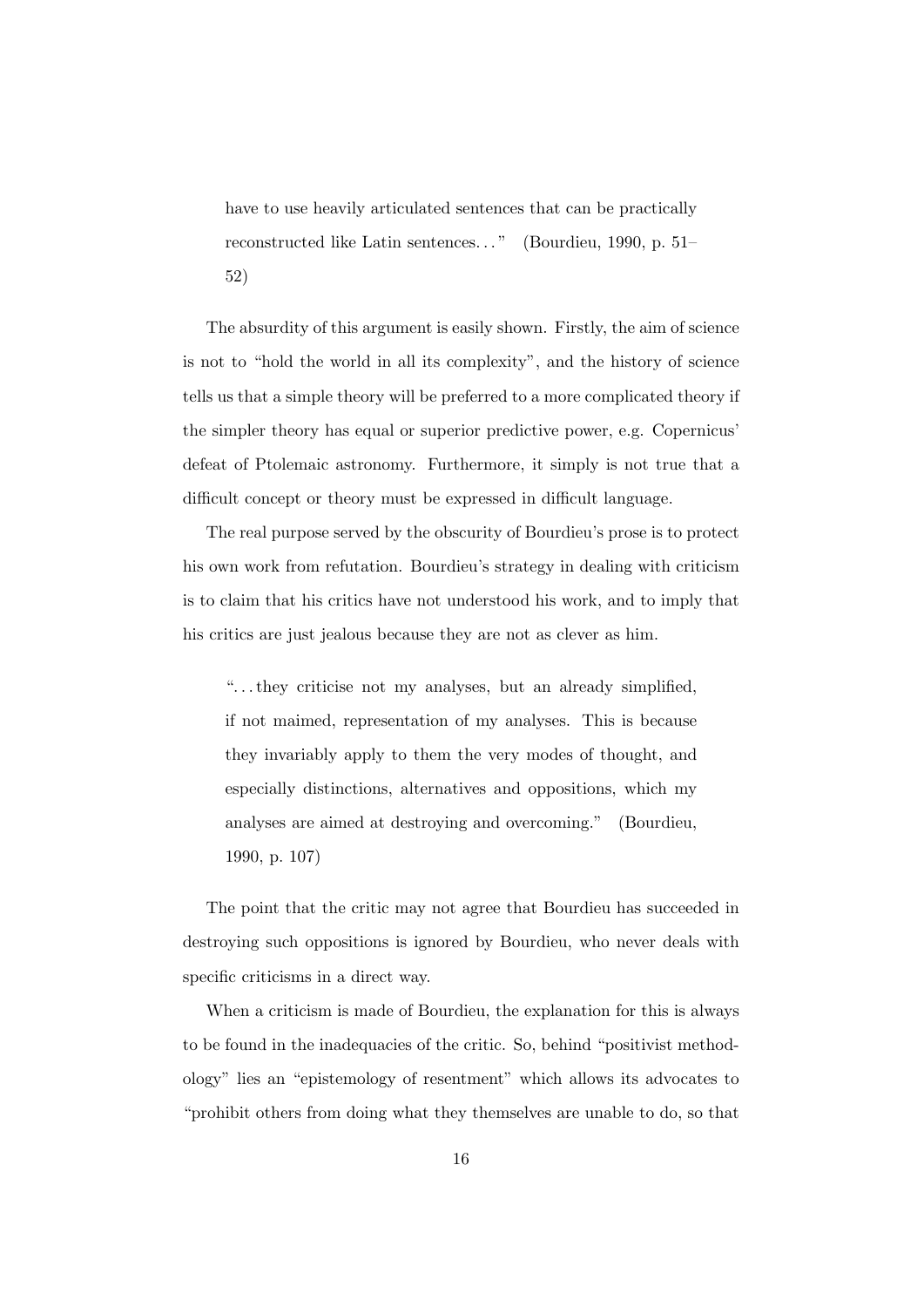they can impose their own limits on others."(Bourdieu, 1990, p. 35) "Positivism" is simply ". . . a tradition often appealed to by the most mediocre of researchers in order to 'pare the lion cubs' claws', as Plato put it  $-$  in other words, to disparage and reduce the creations and innovations of the scientific imagination." (Bourdieu, 1990, p. 40)

So, although Bourdieu declares a "headlong, rather crazy commitment to science" (Bourdieu, 1990, p. 26), his rejection of scientific values is made plain. Furthermore, his impenetrable prose style should not be seen simply as an irritation for the reader, but rather as being closely bound up with this rejection of scientific values, since clarity makes a theory amenable to testing, whereas obscurity protects it from falsification.

# 3 Empirical Evidence on Cultural Capital

The theory of cultural reproduction has generated a great deal of empirical work. Most of this work focuses on the link between cultural capital and educational attainment. The evidence is mixed, largely due to widely varying operationalisations of cultural capital. Evidence on the link between educational attainment and social reproduction and mobility will also be examined. There has been less focus on this part of Bourdieu's theory, but such evidence as there is suggests that educational capital is as much a vehicle of social mobility as of social reproduction.

### 3.1 Bourdieu's Own Evidence

Bourdieu is adamant that he does not engage in theory for its own sake, and that empirical work is central to his enterprise.

"Let me say outright and very forcefully that I never 'theorise',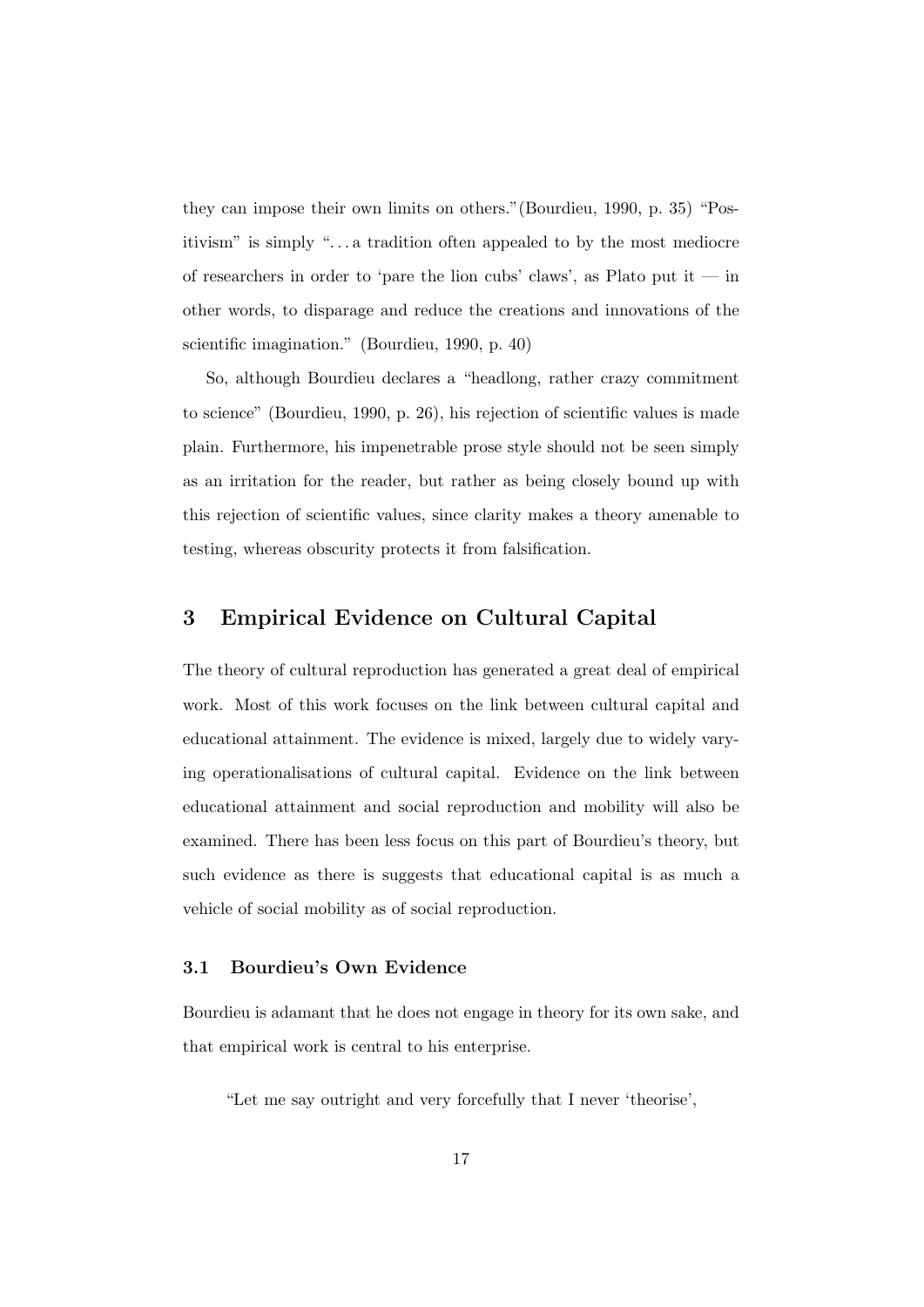if by that we mean engage in the kind of conceptual gobbledegook. . . that is good for textbooks and which, through an extraordinary misconstrual of the logic of science, passes for Theory in much of Anglo-American social science. . . There is no doubt a theory in my work, or, better, a set of thinking tools visible through the results they yield, but it is not built as such. . . It is a temporary construct which takes shape for and by empirical work." (Waquant, 1989, p. 50)

Unfortunately, the claim that Bourdieu's theoretical framework is subordinate to the needs of empirical research is not backed by the evidence he provides regarding cultural reproduction.

For Bourdieu's theory to be backed empirically, he would need to show that:

- 1. Parental cultural capital is inherited by children.
- 2. Children's cultural capital is converted into educational credentials.
- 3. Educational credentials are a major mechanism of social reproduction in advanced capitalist societies.

Of course, Bourdieu does not deny that privilege can be inherited through means other than the acquisition of educational credentials. Inheritance of property, and occupational advantage gained through social networks are obvious examples of this. So, Bourdieu's theory is not refuted by empirical evidence that there is no absolute correspondence between credentials and occupational outcomes. However, it is crucial to Bourdieu's theory that cultural capital actually does facilitate educational success, and that educational success actually is associated with occupational advantage, even if this is only a means of legitimating class inequalities.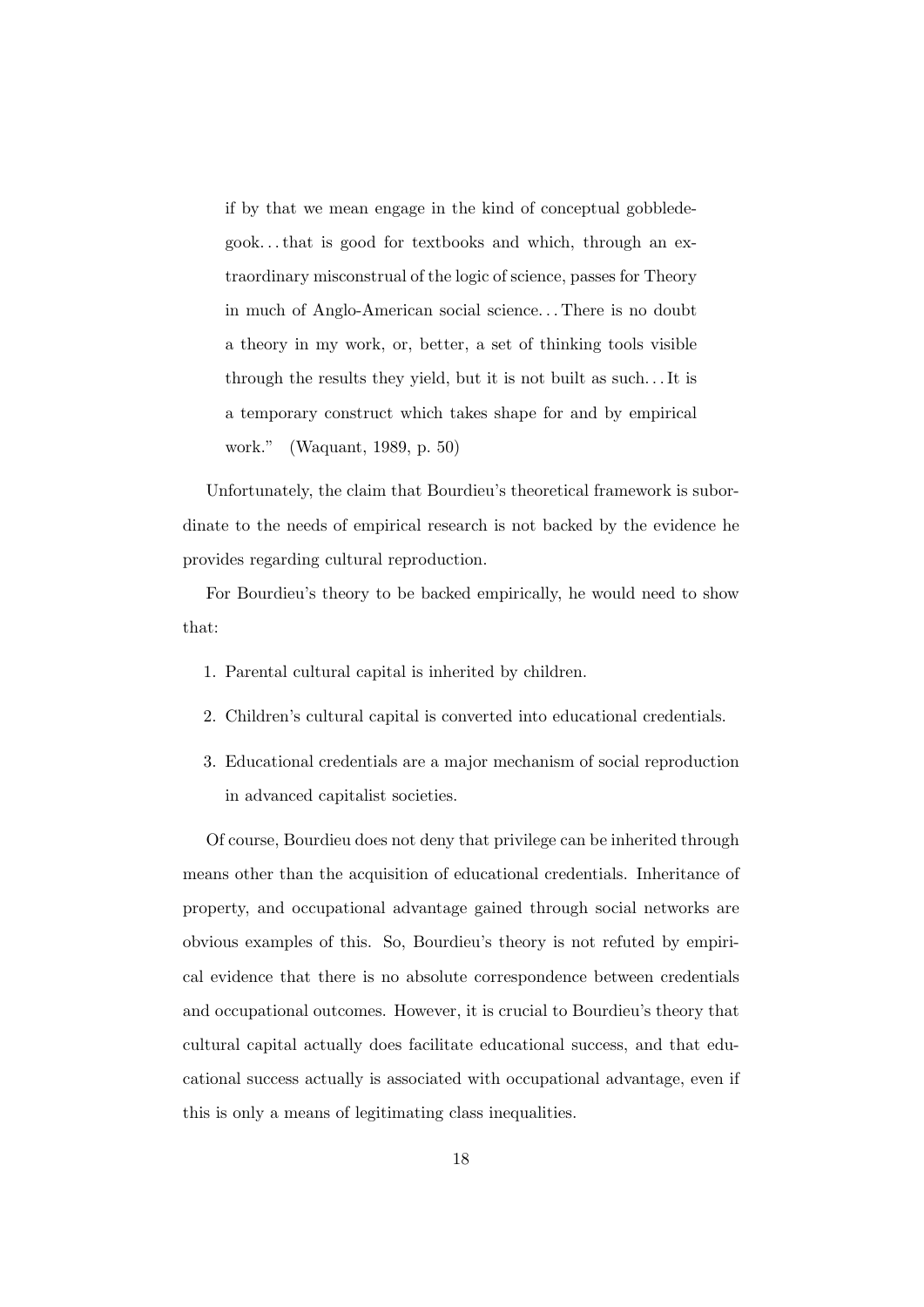Bourdieu claims that (1) and (2) are shown:

" $\dots$  by the fact that, among the pupils of the grandes écoles, a very pronounced correlation may be observed between academic success and the family's cultural capital measured by the academic level of the forbears over two generations on both sides of the family..." (Bourdieu, 1977a, p. 497)

Bourdieu is not entitled to assume that a high parental level of education reveals a high level of parental cultural capital. As pointed out by De Graaf (1986), Bourdieu's use of parental educational credentials as a measure of cultural capital begs the question of whether educational credentials simply constitute "...embodied cultural capital that has received school sanctioning" (Bourdieu and Boltanski, 1981, p. 145). In addition, the use of bivariate analyses is crude. Clearly, a simple association between two variables is not convincing evidence of a causal relationship. Bourdieu fails to show that parental cultural capital is inherited by the children, and that this is the mechanism through which higher-class pupils tend to attain higher educational credentials than lower-class pupils. His evidence is quite consistent with educational privilege being passed down through mechanisms other than cultural capital, such as parental encouragement and material resources.

Bourdieu also presents evidence that both social class and educational attainment are strongly associated with participation in cultural activities such as book reading and buying, and cinema, theatre, concert and museum attendance (Bourdieu and Boltanski, 1981, p. 490–2). However, on their own, these figures do not really back up Bourdieu's theory. They do not constitute evidence that participation in cultural activities is the mechanism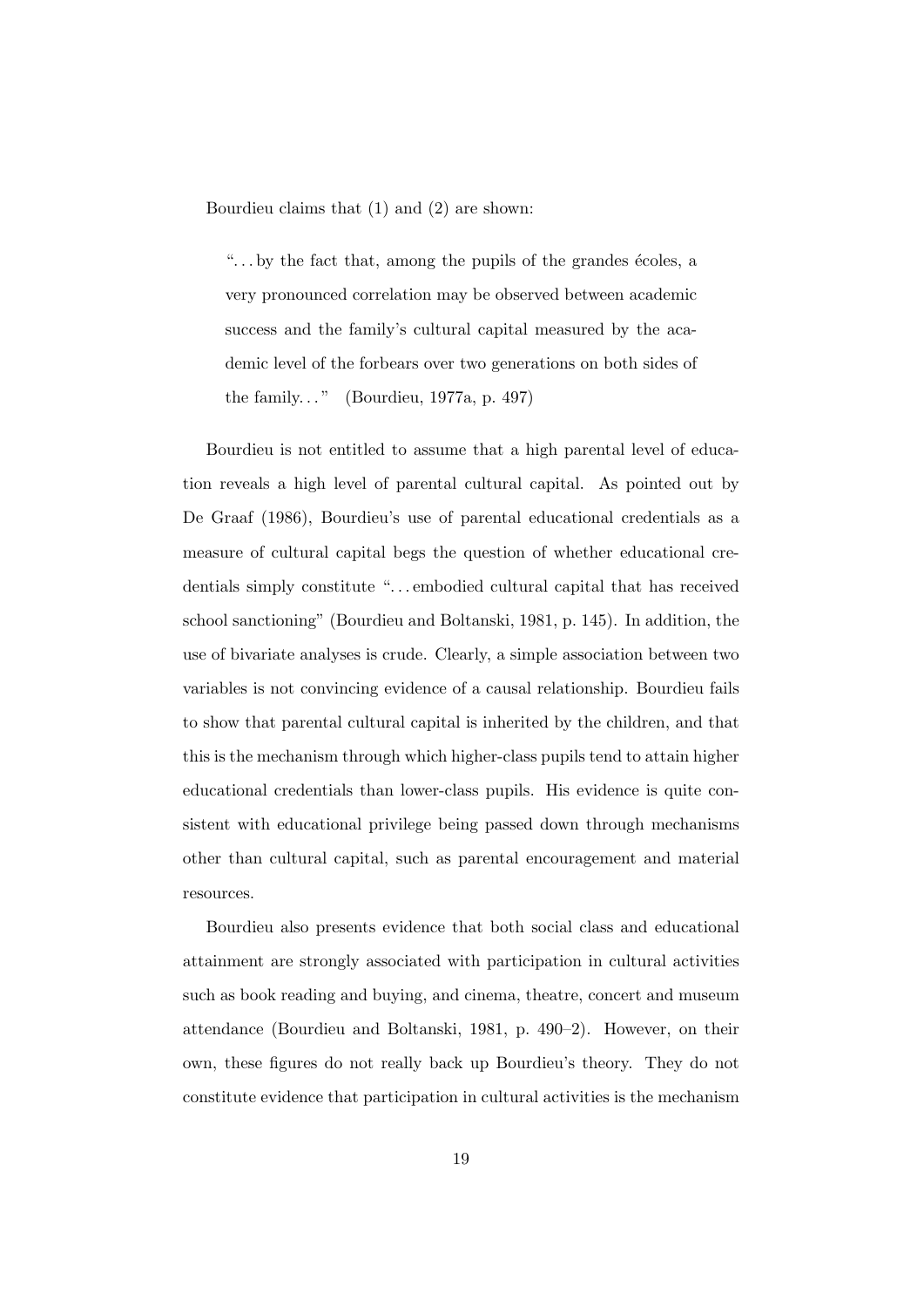by which middle class parents ensure good qualifications for their children.

In sum, Bourdieu assumes much of what he sets out to prove. It is circular to treat educational level as a proxy for cultural capital if one is trying to assess whether cultural capital does in fact help to determine the educational levels reached by individuals.

## 3.2 Other Research on Cultural Reproduction

Bourdieu's concept of cultural capital is not clearly defined, and it is not particularly surprising that it has been operationalised in various different ways. And given that researchers have operationalised the concept of cultural capital in different ways, it is not surprising that empirical studies of the effect of cultural capital on educational attainment have varied in their conclusions. Since Bourdieu's definition of cultural capital is not precise, it is not clear what an 'authentic' operationalisation would consist of, and many studies appear to take the convenient route of defining cultural capital in terms of those measures that are readily available in some dataset. However, Bourdieu does explicitly state the importance of linguistic competence. Cultural 'competence' and 'familiarity' can reasonably be interpreted as knowledge of and participation in the dominant culture. Despite this, most investigations of cultural capital have not included data on linguistic ability or cultural knowledge. Data on cultural activities other than reading has often tended towards highly exclusive activities such as gallery attendance, which are foreign to a large proportion even of the middle and upper-classes. Since doubt has been cast on the importance of such forms of participation in high culture as a basis for social and cultural exclusion, at least outside the French context (Lamont and Lareau, 1988; Lamont, 1992), an exclusive reliance on such items seems misguided. Commonly, the proxy of parental education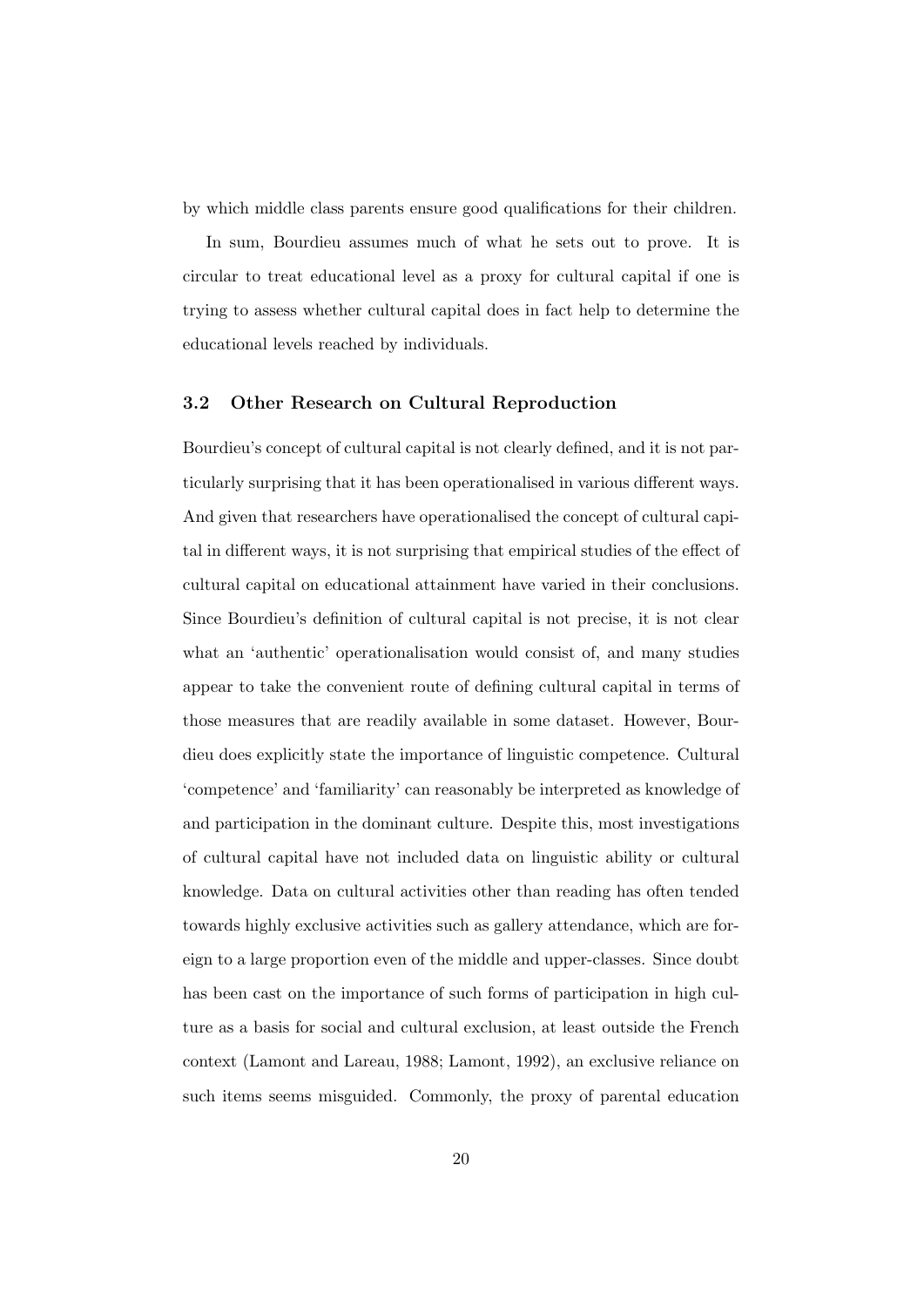is used instead of data on parental cultural capital, although this proxy clearly begs the question of whether occupational status and educational attainment actually do reflect the possession of cultural capital. In general, surveys include data on either pupils' or parents' cultural participation, but not both.

It has been argued that Bourdieu's own operationalisation of the concept of cultural capital is quite inadequate. Yet Bourdieu is not the only author to use parental education as a proxy for cultural capital. Authors who use this proxy include Halsey et al. (1980), Robinson and Garnier (1985), Jonsson (1987) and Egerton (1997). Halsey et al. (1980) use the Oxford Mobility Study, a survey of 10,000 adult males in England and Wales. Their measure of cultural capital is a combined measure of the level of qualifications attained by the respondent's father and the type of school attended by the respondent's brother, and they find (using path analysis) that this measure is associated with the type of school attended by respondents, but has no further effects on educational outcomes. Jonsson (1987) uses Swedish survey data based on a random sample of the adult population, collected in 1968, 1974, and 1981. Parents' education is used as a proxy for cultural capital. Jonsson assesses the hypothesis that the importance of cultural resources in determining educational outcomes is increasing as compared to material resources, and finds that, in fact, the relative importance of parental occupational class and educational status remained stable during the course of the 20th century, and that parents' educational and occupational status affect students' educational attainment to a similar degree. Robinson and Garnier (1985) examine the role of education in class reproduction in France, (using logistic regression) and find that fathers' education is more important than fathers' social class in determining children's educational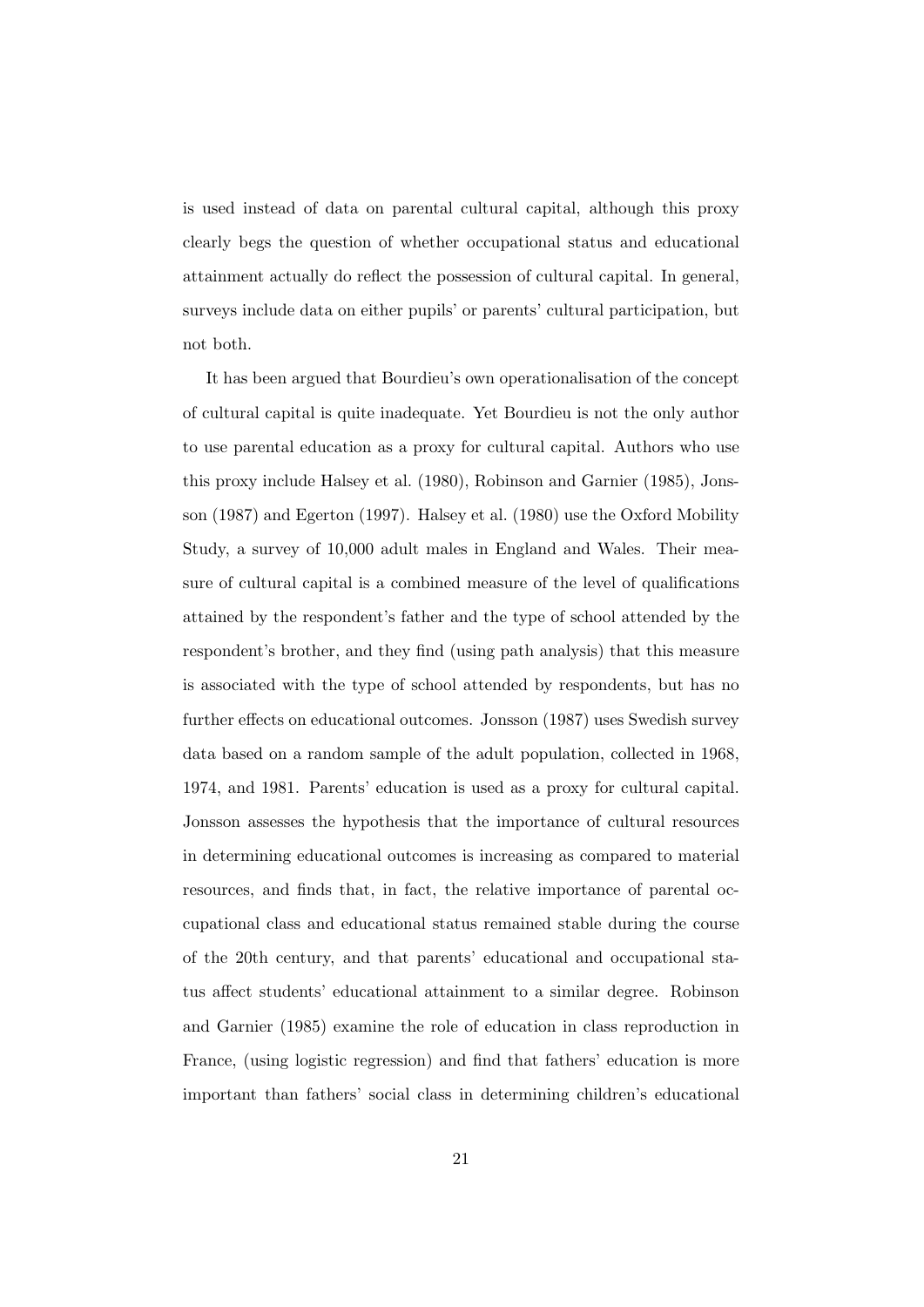attainment, but that the role of education in class reproduction has been exaggerated. Egerton (1997), using the National Child Development Study (NCDS) finds that managerial class parents are less highly educated than professional parents, and this leads to relatively low levels of educational attainment (defined in terms of chances of gaining A level, intermediate, and degree level qualifications) for the children of managers, especially if they are girls, but also stresses the role of material resources, as do Savage and Egerton (1997).

Other studies have attempted to measure cultural capital directly, but sometimes in a somewhat narrow or arbitrary way. For example, some studies use individual items, or items on one activity only, as measures of cultural capital. Lamb uses Australian data collected in 1983 on 358 Melbourne students in year 10 (age 15). Cultural capital is operationalised as attendance at art exhibitions during the past year, and, in the case of nonattendance, expressed desire to have attended. The effect of cultural capital on educational aspirations is analysed using step-wise multiple regression, controlling for social origin and type of school attended. Cultural capital is found to have a strong impact on plans to attend college for boys, but a weaker impact for girls. Graetz (1988) uses a sample of 2,197 Australian adults, surveyed in 1984-5. A measure of the number of books in the home when the respondent was aged 14 is used as a proxy for cultural capital, and Graetz finds a consistent impact on the number of years of schooling completed by respondents, controlling for parental education and family wealth. Katsillis and Rubinson (1990) use items exclusively measuring participation in formal culture. The measure of cultural capital used is composed of items on the self-reported level of attendance at museums and galleries, the theatre, and lectures, of 395 seniors from Greek public high schools in 1984.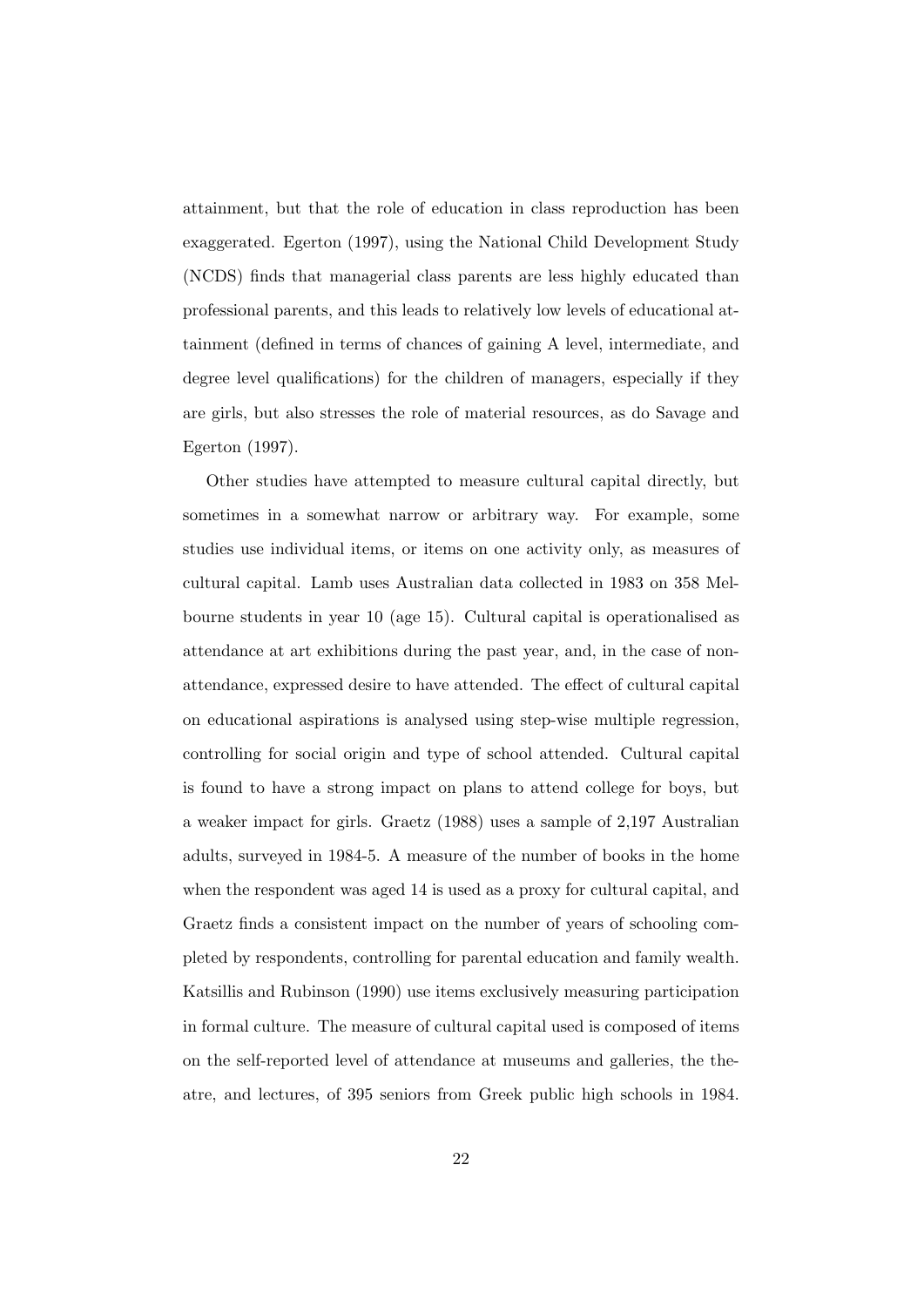No link is found between this measure of cultural capital and educational participation.

Attendance at cultural classes is another somewhat narrow measure of cultural capital. Aschaffenburg and Maas (1997) use a survey of public participation in the arts in the US administered in 1982, 1985, and 1992, with a sample size of 12,984. The measure of cultural capital is based on survey items asking adult respondents about their attendance at cultural classes (i.e. classes in the arts) throughout their youth. The authors acknowledge that this measure is problematic, since a child's participation in cultural classes may reflect parental investment in children's educational futures in general, rather than cultural capital per se. Respondents also provided information on their parents' cultural participation during the respondents' youth; listening to classical music or opera, taking the respondent to art museums or galleries, taking the respondent to performances of classical music, dance, or plays, and encouraging the respondent to read books (alpha = 0.72). Both parents' and respondents' cultural capital is found to be significantly associated with educational transitions across the students' educational careers. A problem with this study is the lack of controls for either parental occupation or income. Roscigno and Ainsworth-Darnell (1999) also operationalise cultural capital as attendance at cultural classes (art, music, dance), plus museum trips (alpha  $= 0.6$ ). Using the US National Educational Longitudinal Survey (1988 and 1990,  $n = 16,189$ ), they find (using linear regression, and controlling for SES and family structure) that cultural classes and museum trips have a significant positive effect on students' grade point averages and maths test scores, and the effect on grades does not vary by race.

Which cultural attributes should be seen as constituting capital cannot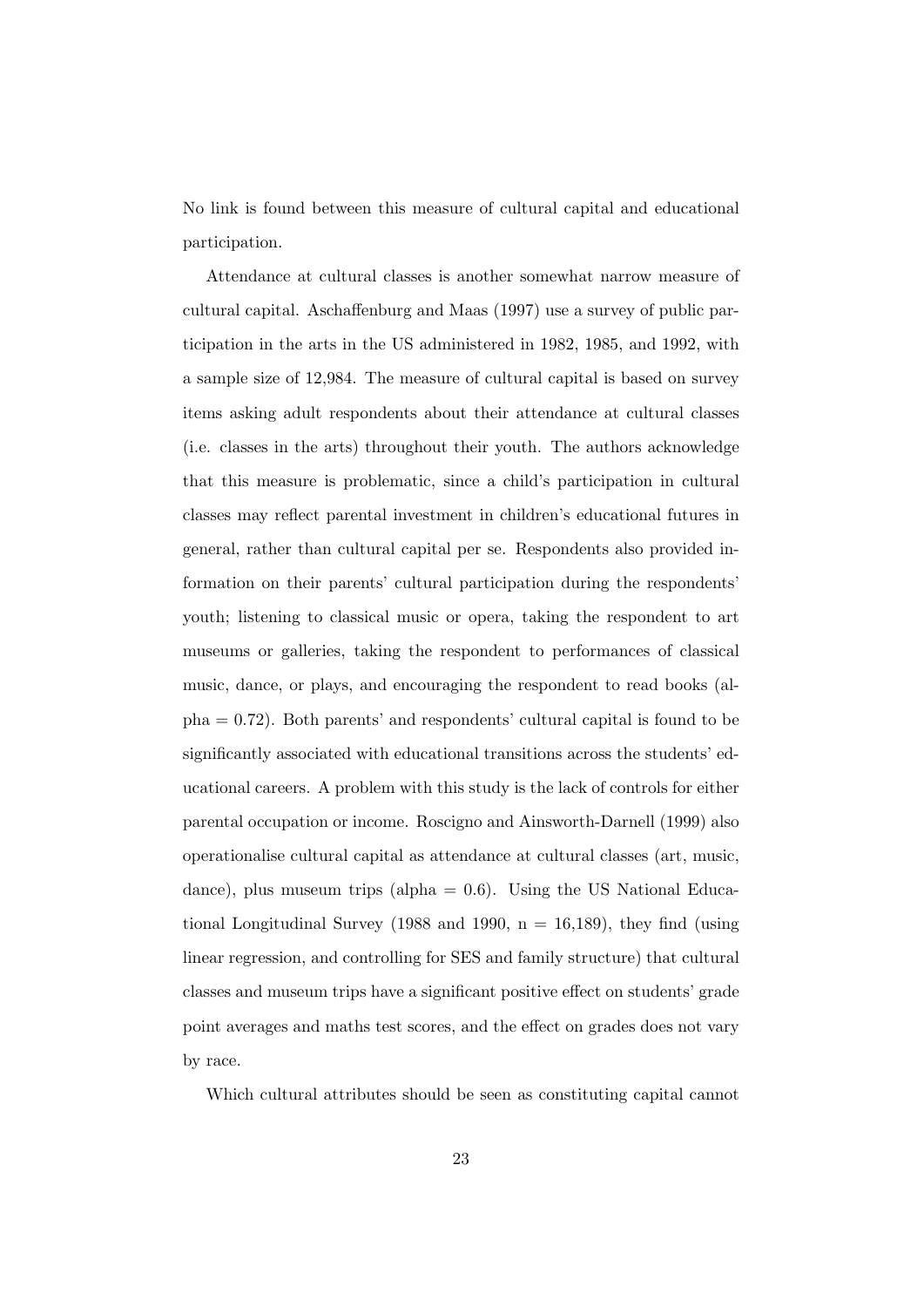be determined without empirical investigation, since the term cultural capital implies an analogy with economic capital, and therefore, a return. The return on cultural capital takes the form of educational credentials and, ultimately, occupational success. Therefore, it is necessary to examine which elements actually yield returns in the sense of contributing to educational success. DiMaggio was the first researcher to use a broad range of potential measures of cultural capital in order to explore the concept empirically. DiMaggio (1982) uses the US 'Project Talent' database, based on interviews with 1906 white 11th grade students carried out in 1960, and a follow-up in 1971. A wide range of items on students' attitudes to culture and participation in culture were used. In addition, tests were administered tapping students' familiarity with literature, music and art. Factor analysis distinguished three separate scales, the third of which is designated as 'cultural capital', and includes cultivated self-image (based on 10 self-evaluation items such as 'I enjoy beautiful things') , interest in symphony concerts, and participation in cultural activities (drawing, acting, attending concerts, reading literature). A vocabulary test score is used as a proxy for ability, and DiMaggio excludes cultural information from the analysis (linear regression) because of its high collinearity with this measure. (This is unfortunate, since it prevents any examination of the question of whether the effect of cultural participation on educational attainment is mediated by knowledge). Cultural interests are found to have no significant effect on self-reported grades (controlling for 'ability' and father's education) but cultural capital has a significant positive effect on grades, especially in non-technical subjects. In the case of women, the returns to cultural capital were greatest for individuals from high-status families, but for men, the returns were greatest to those from lower and middle status households.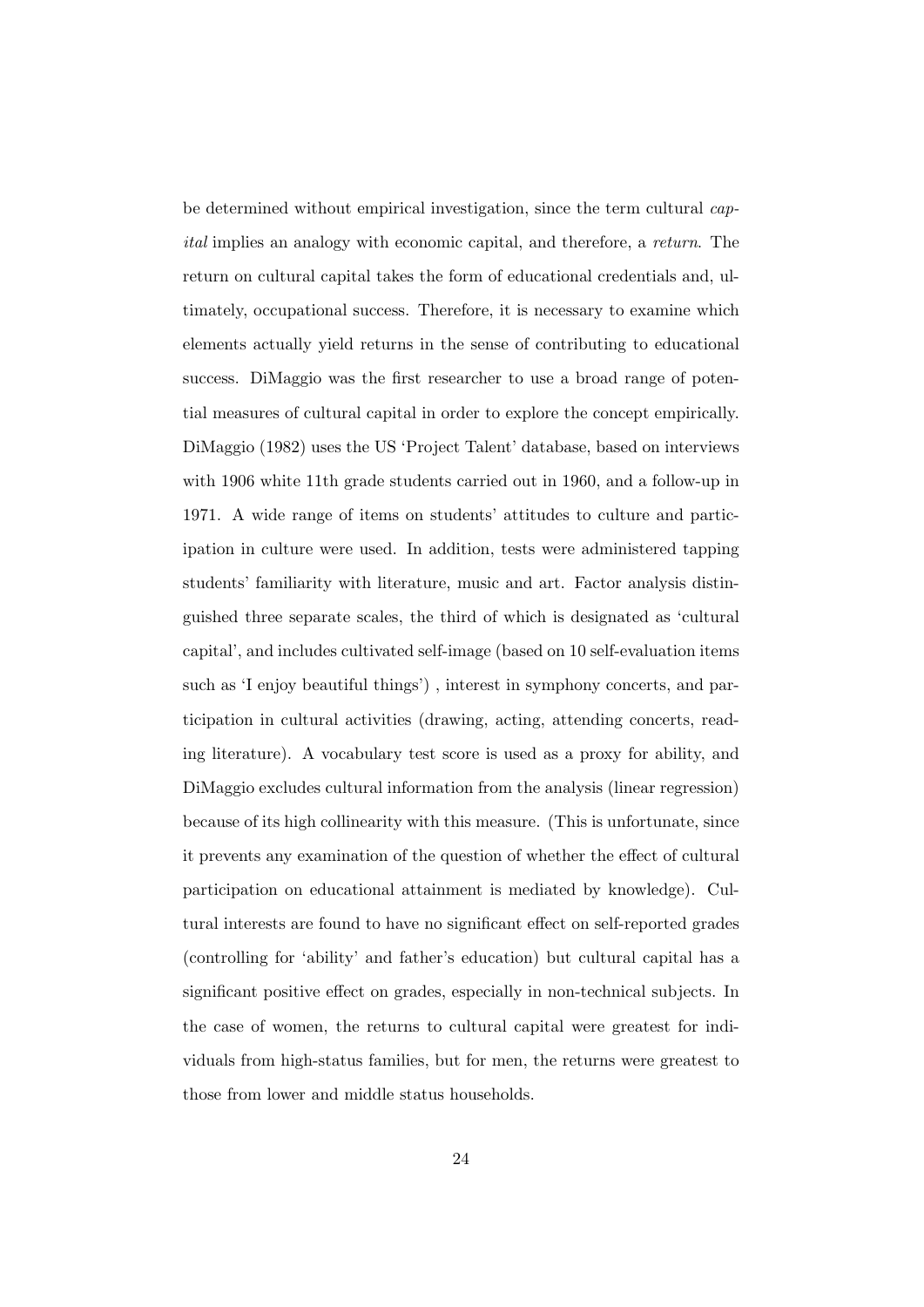DiMaggio and Mohr (1985) find the effect of cultural capital measured in this way extends to attenance at college and graduate school, and to marital selection. In Mohr and DiMaggio (1996), the same dataset is used, but Mohr and DiMaggio extend their interest to parental cultural capital, measured using a scale composed of items on cultural resources in the home when the respondent was growing up (books, musical instruments, hifi/stereo, classical records, art equipment, photo-developing equipment) and parents' reading certain magazines. Mohr and DiMaggio find that social class is only weakly associated with cultural capital, while household cultural resources are more strongly linked to respondents' cultural capital. The process of cultural transmission was found to be strongly gendered, with direct effects of fathers' occupation only for sons, and direct effects of mothers' education only for daughters.

If participation in cultural activities does lead to academic success, one may ask why this should be. Ganzeboom (1982) contrasts Bourdieu's view that participation in high-culture is an assertion of elite status with the 'information-processing' view, according to which the type of cultural participation engaged in by different groups is explained by the informationprocessing capacities of individuals in those groups. A potential explanation of the association between cultural participation and academic success, which is linked to the 'information-processing' view, is that participation in cultural activities leads to the development of knowledge or skills, which in turn enable pupils to succeed at school. For instance, one might expect reading novels to contribute to both linguistic competence and cultural knowledge, and to therefore be associated with school success. Some studies have refined the cultural reproduction approach by breaking 'cultural capital' down into its constituent parts, in order to examine the mechanisms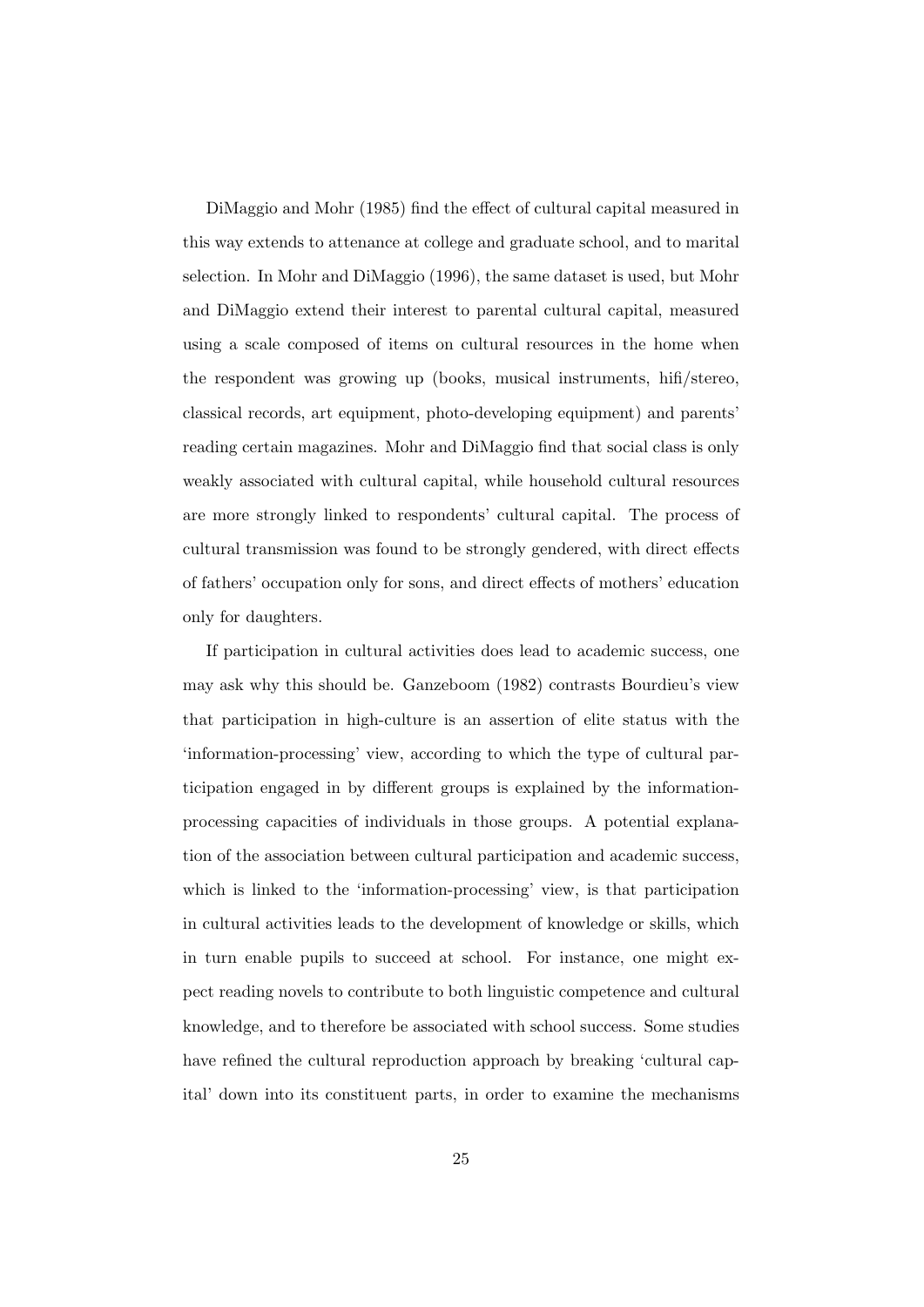through which it operates. Public cultural participation (e.g. theatre visits) tends to be seen as 'status-seeking', while reading is seen as developing and/or reflecting cognitive skill.

De Graaf (1988) uses data collected from the parents and teachers of 1,031 pupils who had entered secondary school in 1967 in the Federal Republic of Germany. The measure of cultural capital used is composed of responses on parents' 'interests' (in politics, philosophy, other cultures, reading prestigious magazines) and 'reading behaviour' (number of books in the home, number of books read last year, interest in books). Controlling for cognitive skills, as measured by teacher-reported elementary school grades, reading climate had a direct effect on the chances of entering a gymnasium (the most prestigious form of secondary schooling) but parental interests do not. In addition, De Graaf (1986) estimates linear structural models in which educational attainment is predicted by social background and by indicators of parents' financial and cultural resources, using the 1977 Dutch 'Quality of Life Survey'. Two measures of parents' cultural resources were used, 1. Reading (number of hours per week spent reading and library visits per month), 2. Cultural Participation (visits per month to museums, galleries, theatres, concerts, historical buildings). Factor analysis supported the view that reading and cultural participation should be seen as separate factors. De Graaf finds that parents' participation in formal culture has no impact on children's educational attainment, but parents' reading behaviour has some effect. Two cohorts are used (younger cohort n=317 families, older cohort n=221 families) to examine changes in the relative importance of cultural and financial resources in determining educational attainment over time, and it is found that the influence of financial resources has disappeared since 1950, and the influence of cultural resources has also declined, although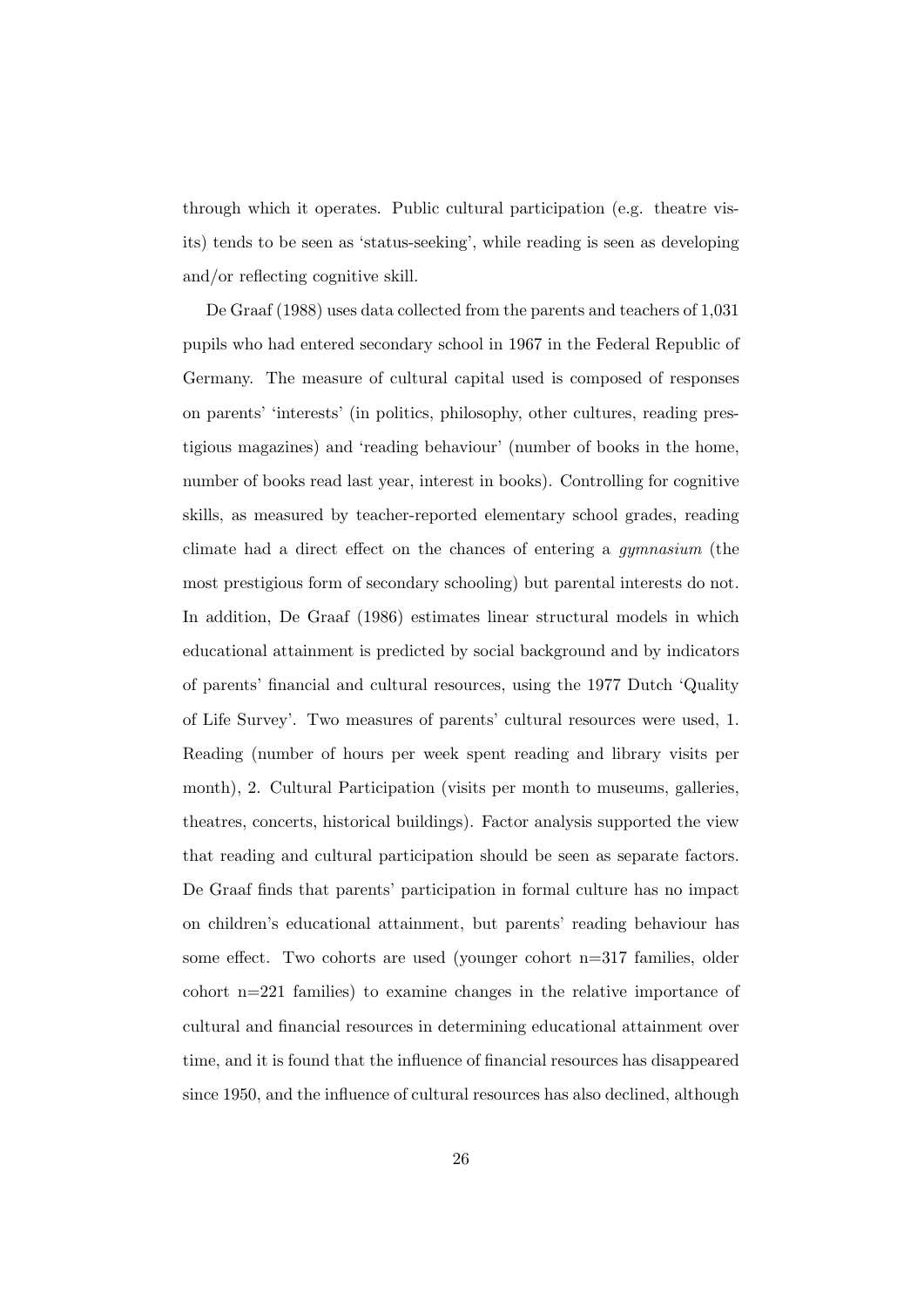parental occupation and education retain their importance.

Crook (1997) breaks cultural capital into two parts, reading and beaux arts participation. Beaux arts participation refers to participation in formal cultural activities outside the home, such as gallery, theatre and concert attendance. Crook uses the 1993 Australian National Social Science Survey, a random sample of adult Australians ( $n = 2,760$ ). Respondents provided information on both their own cultural practices as adolescents and as adults, and on their parents' cultural practices. Factor analysis supports the separation of cultural capital into beaux arts and reading dimensions. Beaux arts items recorded the frequency of attendance at ballet, opera, classical concerts, museums, theatre, and of classical music listening at home, (alpha for this scale ranges from 0.69 - 0.75). Reading items record the frequency of reading serious books and practical books, library visits, and also the total number of books owned, (alpha ranges from 0.57 - 0.75). Crook controls for parental education, fathers' occupation and material resources in his analyses, and finds that parents' and children's cultural capital are associated, but there is no rigid transmission of cultural capital from parent to child. Educational outcomes (respondent-reported school grades and years of education) are modelled using linear regression. A substantial effect of childhood reading is found. A small but significant parental beaux arts effect is found, but respondents' own beaux arts participation is not significant. Crook also examines occupational outcomes, and finds that the occupational returns to cultural participation are indirect, being entirely mediated by educational attainment.

De Graaf et al. (2000) also divide cultural participation into reading and beaux arts. They use the Netherlands Family Survey 1992-1993, a random sample of adults  $(n=1,653)$ . Respondents were asked about their parents'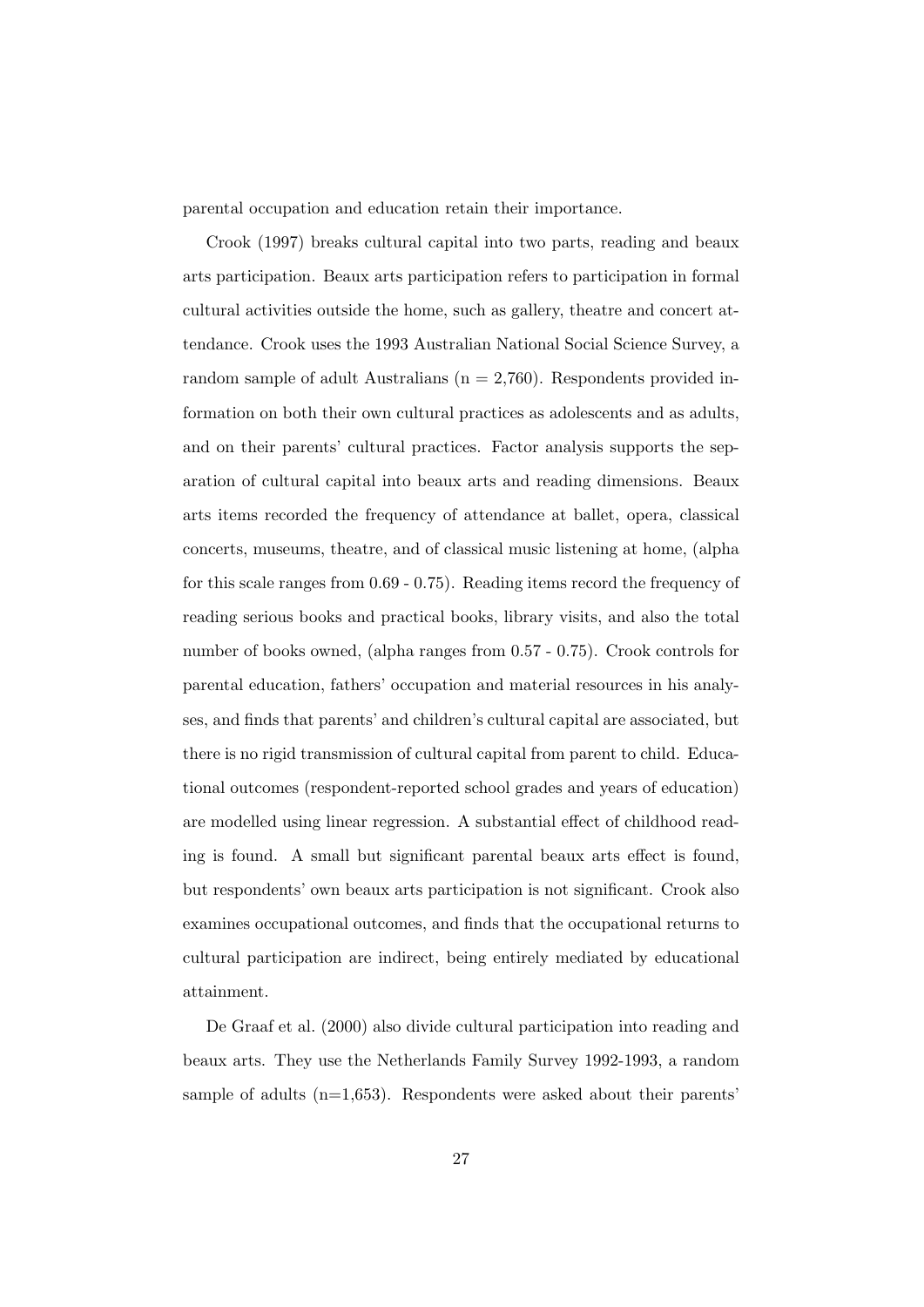cultural participation when they themselves were aged 15, but not their own cultural participation. Beaux arts participation reflects the frequency of parental attendance at art museums, historical museums, opera or ballet, classical concerts and the theatre (alpha  $= 0.80$ ). Reading behaviour reflects whether parents read regional or historical novels, thrillers, science fiction or war novels, Dutch literature, translated literature, and literature in a foreign language (alpha  $= 0.73$ ). The effect of cultural capital on educational attainment is modelled using linear regression, and controlling for parental educational attainment, father's occupational status, parental financial resources, family structure, and birth cohort. The effect of parental reading on respondents' educational attainment is significant, though smaller than the effect of financial resources. Parental beaux arts participation has no significant effect.

Both Crook (1997) and De Graaf et al. (2000) find that reading is strongly associated with academic success whereas beaux arts participation is not, and infer from this that the effect of cultural capital on educational attainment is due to the 'educative resources' such as analytic and cognitive skills which are developed by reading, rather than to the communication of status via participation in formal culture. However, this inference may be questioned, since one could argue that participation in beaux arts may contribute to the development of skills and knowledge, or that students' reading is as likely to communicate status, and prejudice teachers in their favour as is participation in other cultural activities.

Sullivan (2001, 2000), in a study of 465 English year 11 (age 16) students, breaks cultural participation down into four categories; reading (type and amount of books read, library use, newspapers read), TV viewing (watching relatively 'highbrow' programmes), music (listening to classical or jazz, play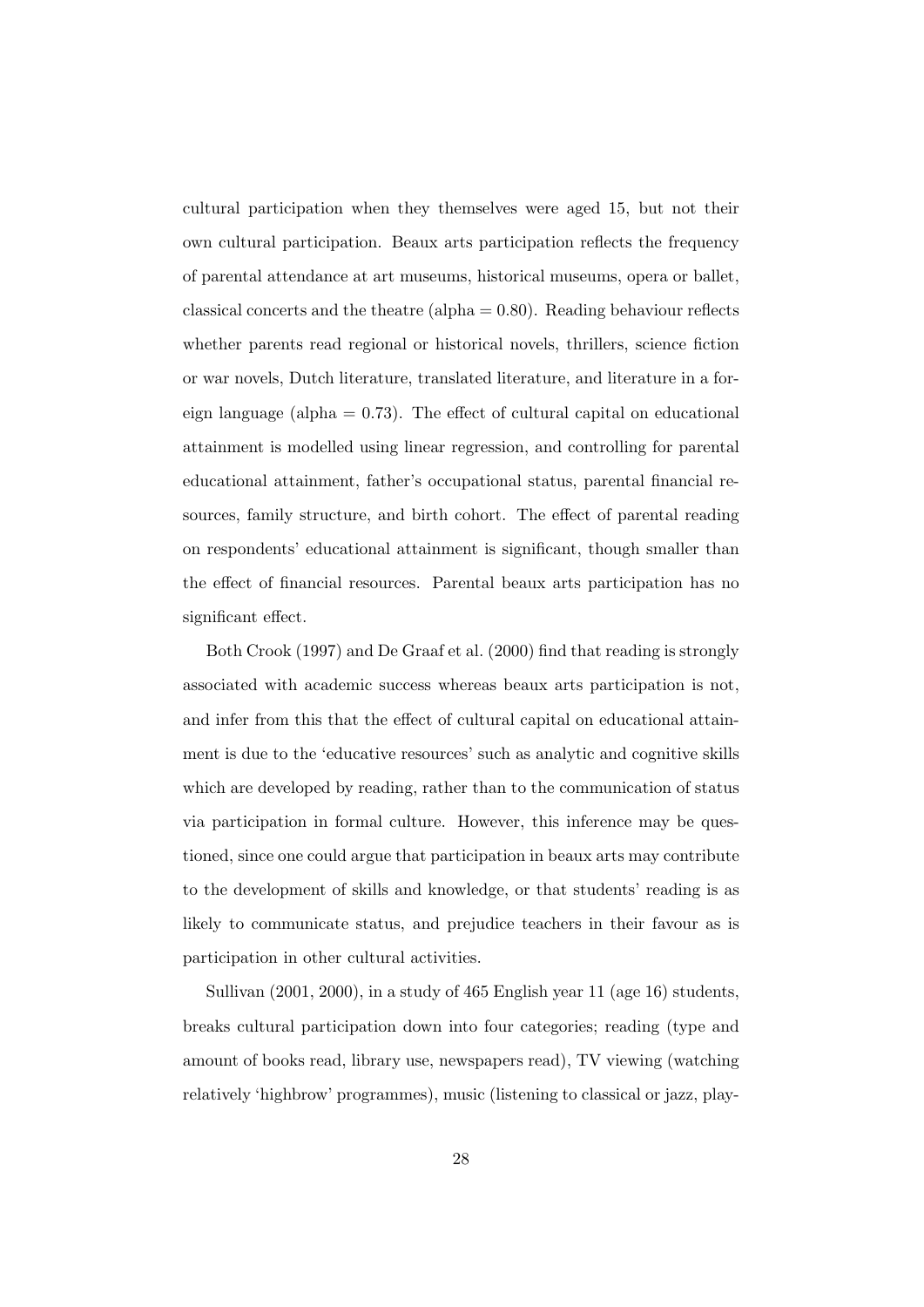ing an instrument), and 'public' cultural participation (art gallery, theatre, and concert attendence). Tests of cultural knowledge and vocabulary were also administered, in order to allow the 'development of skills' hypothesis to be tested. Respondents were also surveyed on their parents' cultural participation, (a measure composed of: reading behaviour, number of books in the home, newspapers taken, music and radio stations listened to, subjects discussed in the home, and art gallery, theatre and concert attendence). Linear regression analysis shows no significant association between the music and public cultural participation measures and examination grades subsequently achieved, whereas reading and TV watching habits are significantly associated with grades (controlling for parents' education and social class). Furthermore, students' vocabulary and cultural knowledge scores fully mediate the effect of cultural participation on exam grades, supporting the 'development of skills' hypothesis. Sullivan argues that the important distinction is not that between 'public' and 'private' cultural participation, but that between verbal or literary forms which use words to transmit content (including cultural information) and visual or musical forms which are not based on words or the transmission of information, and are therefore less likely to develop the skills which are rewarded within the school.

Of course, the direction of causality between cultural knowledge and participation may be queried. Ganzeboom (1982) interprets his finding of a high level of association between cultural knowledge and cultural participation as evidence for the view that high levels of knowledge and skill allow people to understand and enjoy cultural stimuli, therefore making cultural participation more likely. It seems plausible that both these mechanisms operate - cultural participation develops cultural knowledge and skill, which in turn allows greater cultural appreciation, making further cultural participation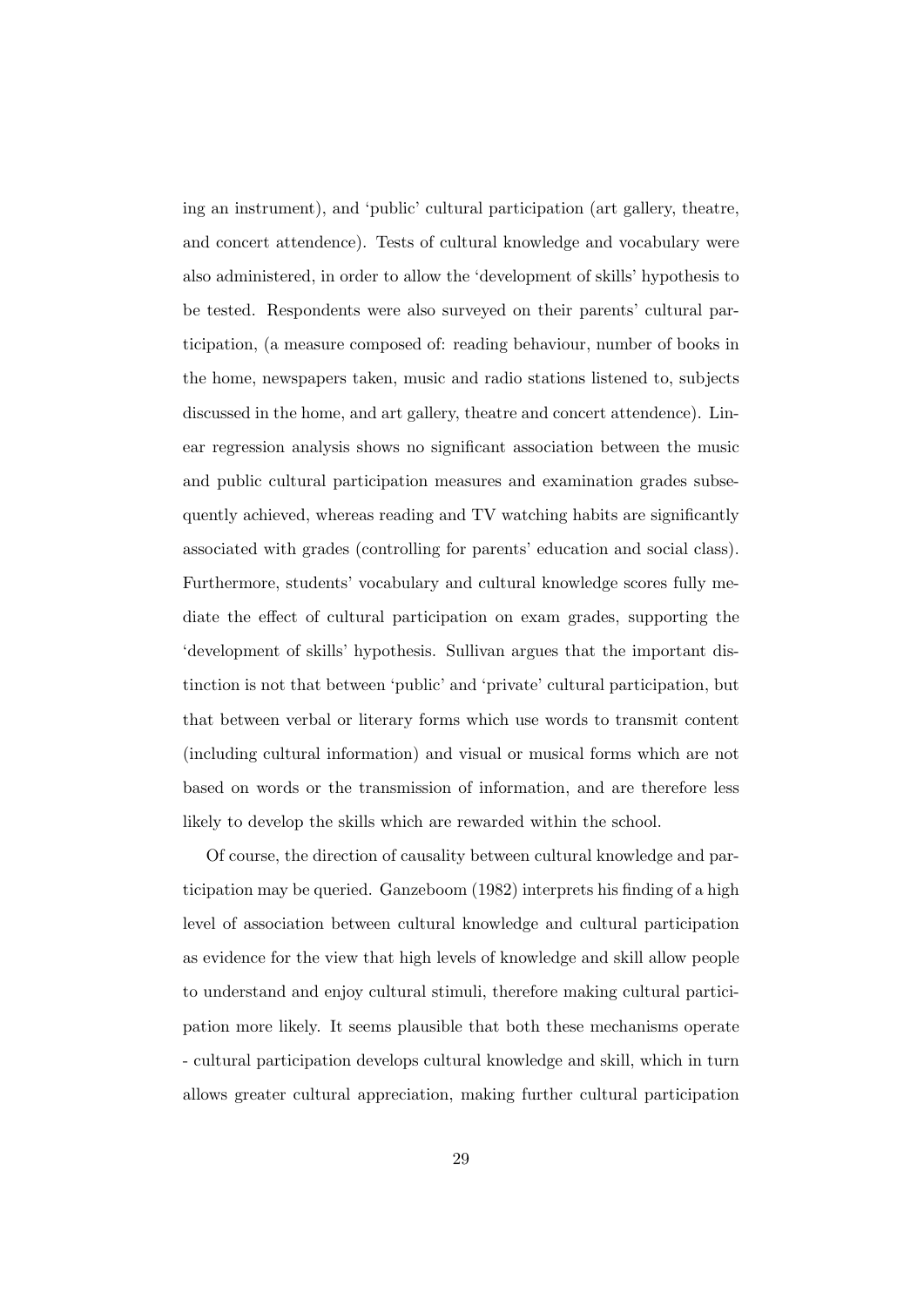more likely.

An alternative mechanism of cultural reproduction is found in the suggestion that the culture of the school reflects the dominant culture. This could occur if teachers are prejudiced in favour of pupils who display 'cultured' traits, and therefore give them higher grades. Farkas et al. (1990) find that the course grades awarded by teachers are not entirely determined by coursework mastery, but are also affected by students' skills, presentational styles, and work habits (though no discrimination by race or SES is found). This view is perhaps most relevant in the US, where grades awarded by teachers are an important outcome of schooling, whereas in most European nations the key outcome of schooling is the results gained in national examinations. Alternatively, the dominant culture could be ingrained in the curriculum. However, it has been pointed out that, although this may be true of France, there is little emphasis on highbrow culture in schools in countries such as Britain, the Netherlands, and the US (De Graaf et al., 2000). A related possibility is that children without cultural capital may experience school as a culturally hostile environment. This may be less to do with high-culture than with styles of interaction with the school (Lareau and Horvat, 1999) and the styles and rhythms of daily life for children of different social classes (Lareau, 2000).

In addition, it is unclear whether cultural capital is a mechanism of social reproduction or of social mobility. Those studies that measure both parents' and children's cultural participation find a strong association between the two, net of other background factors (Ganzeboom, 1982; Crook, 1997; Sullivan, 2001), suggesting that cultural capital is transmitted within the home, although the statistical relationship is not as rigid as Bourdieu's theory would suggest. The link between social class and cultural partici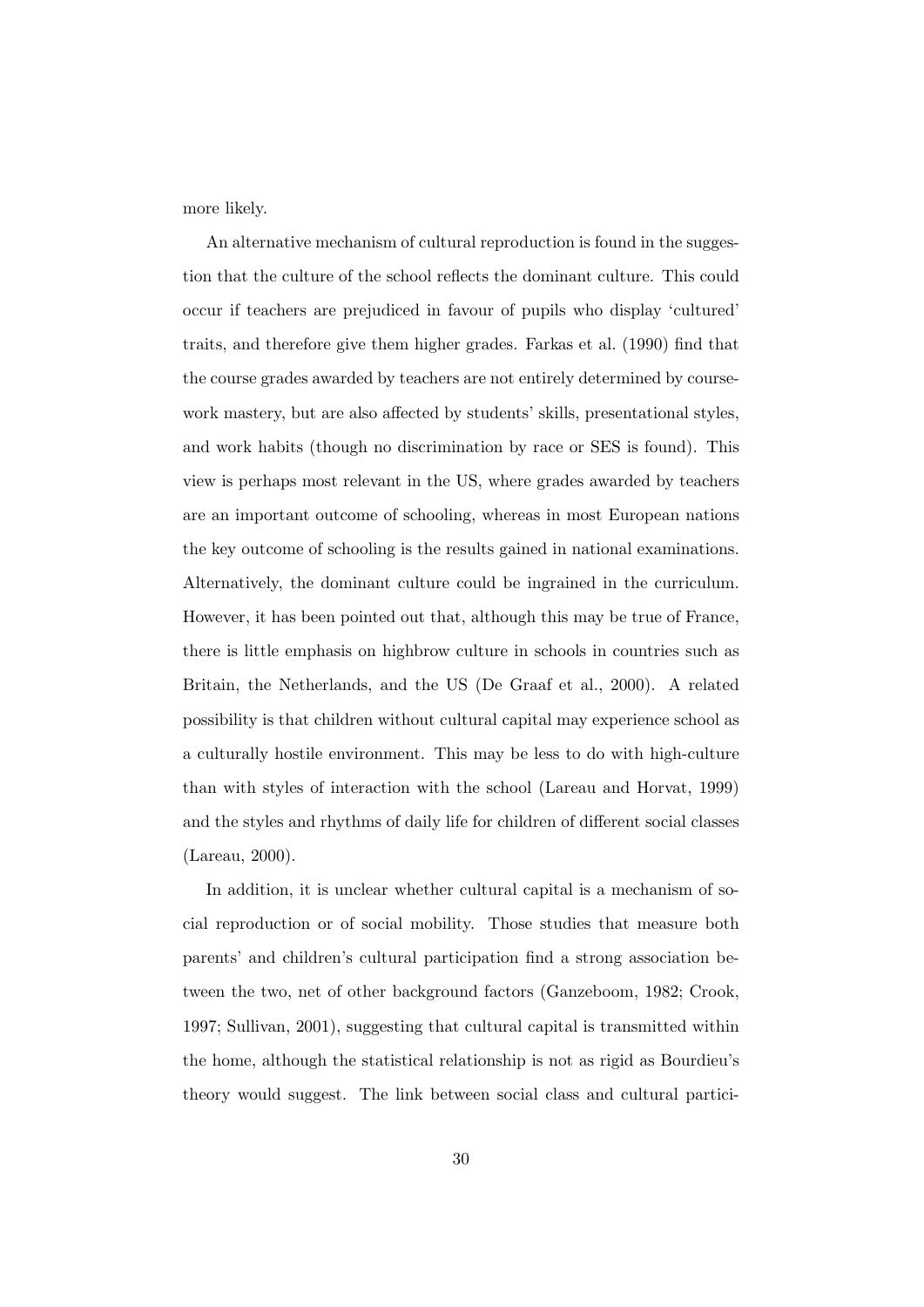pation is not so strong, although the professional classes have particularly high levels of cultural participation (Ganzeboom, 1989). Bourdieu suggests that lower-class individuals who attempt to appropriate high culture should not reap the full benefit. On the whole, the evidence does not support this view. DiMaggio (1982) finds that, among males, educational returns to cultural capital are restricted to students from lower and middle class homes, whereas among women, returns to cultural capital are greatest to those from high status families. De Graaf et al. (2000) find that educational returns to cultural participation are highest to the children of parents with low levels of education. Kalmijn and Kraaykamp (1996) present cultural capital as a route to social mobility for disadvantaged ethnic groups, as the authors find that the faster increase in cultural capital among blacks compared to whites has contributed to the convergence in educational attainment (measured as years of education).

A further problem for the theory of cultural reproduction is the incomplete relationship between educational attainment and occupational outcomes. It is well established that social class of origin has an impact on individuals' occupational destinations net of educational attainment (Marshall et al., 1997). Savage and Egerton (1997) suggest that the strong social class effect on occupational outcomes which remains controlling for measured ability is evidence of the importance of material, rather than just cultural, resources. Robinson and Garnier (1985) suggest that the role of education in class reproduction in France has been exaggerated, and other mechanisms of class transmission, such as the inheritance of property, underestimated. In fact, Robinson and Garnier (1985) state that educational credentials provide a means of social mobility rather than social reproduction. So perhaps the school is a progressive rather than a conservative force after all.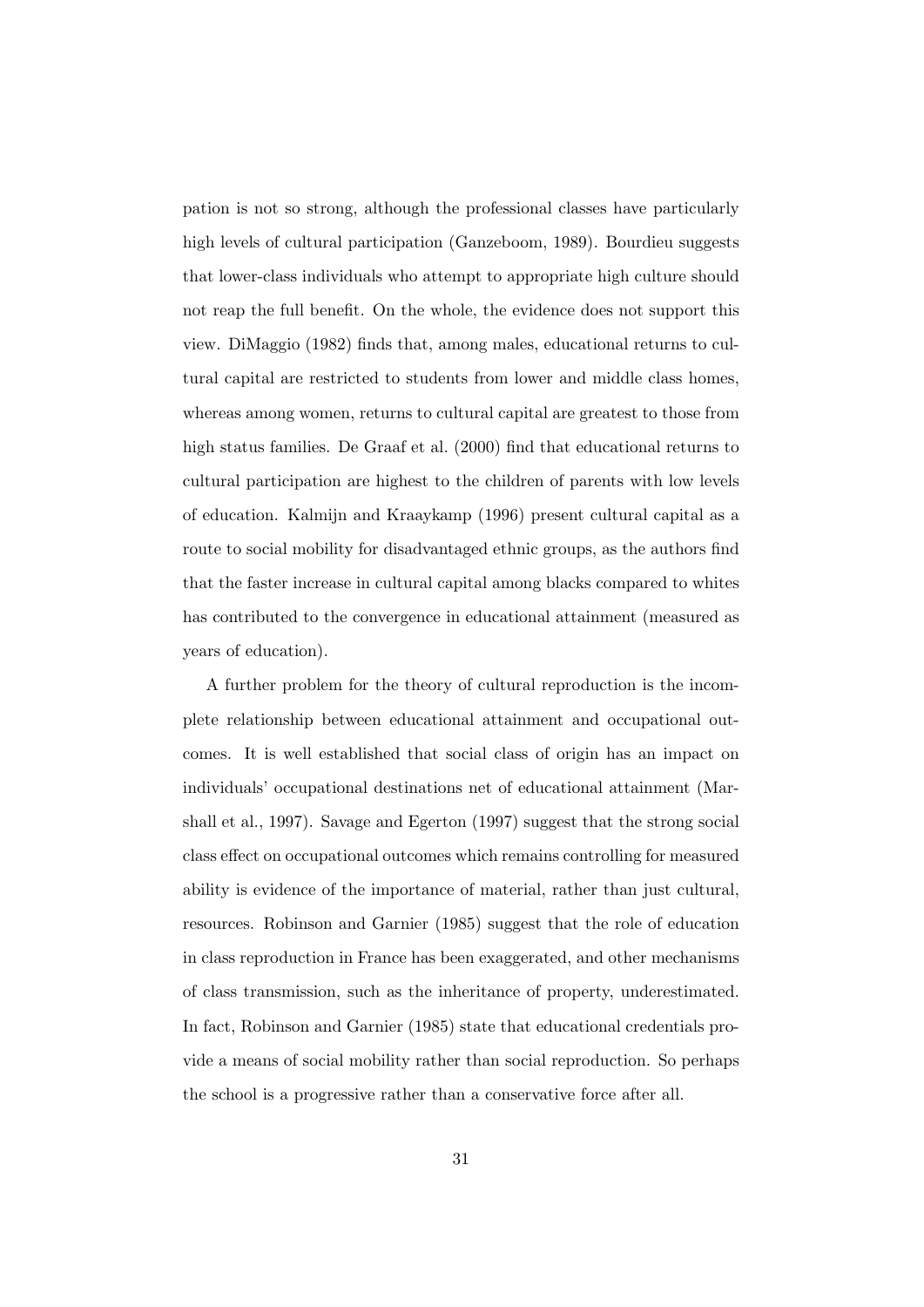Bourdieu suggests that the importance of cultural resources has increased over time, as financial barriers to educational participation have been removed. However, those studies which have examined this hypothesis have not supported it (De Graaf, 1986; Jonsson, 1987; Halsey et al., 1980).

In sum, varied operationalisations of the concept of cultural capital have led to varied results in the empirical work in this field. The majority of studies show that cultural participation is associated with educational attainment, but that a substantial social class effect remains unexplained by 'cultural capital' however it is measured. Those researchers that have broken down the concept of cultural capital in order to assess which cultural activities are associated with educational success have supported the view that participation in formal or 'beaux arts' culture is irrelevent to educational success, whereas reading is a significant factor. This has been seen as evidence that an explanation of the effect of cultural capital in terms of skills aquired by students is more plausible than an explanation in terms of prejudice from teachers. It should be noted that there is nothing new in the most plausible element of Bourdieu's theory — the observation that the middle or upper-class child often enjoys cultural as well as economic advantages. This insight need not go hand in hand with an acceptance of 'cultural reproduction' theory as such. Writing well before Bourdieu, Floud et al. (1956) divide the resources associated with the home into 'material' and 'cultural' categories. Their measure of cultural resources includes parents' knowledge of the selection procedures of the grammar schools, parents' visits to the child's school, parents' aspirations and preferences for the child's education, newspapers and magazines read and library membership. Although much of the work cited here suggests that cultural resources matter, it does not necessarily support Bourdieu's theory of cultural reproduction as a whole.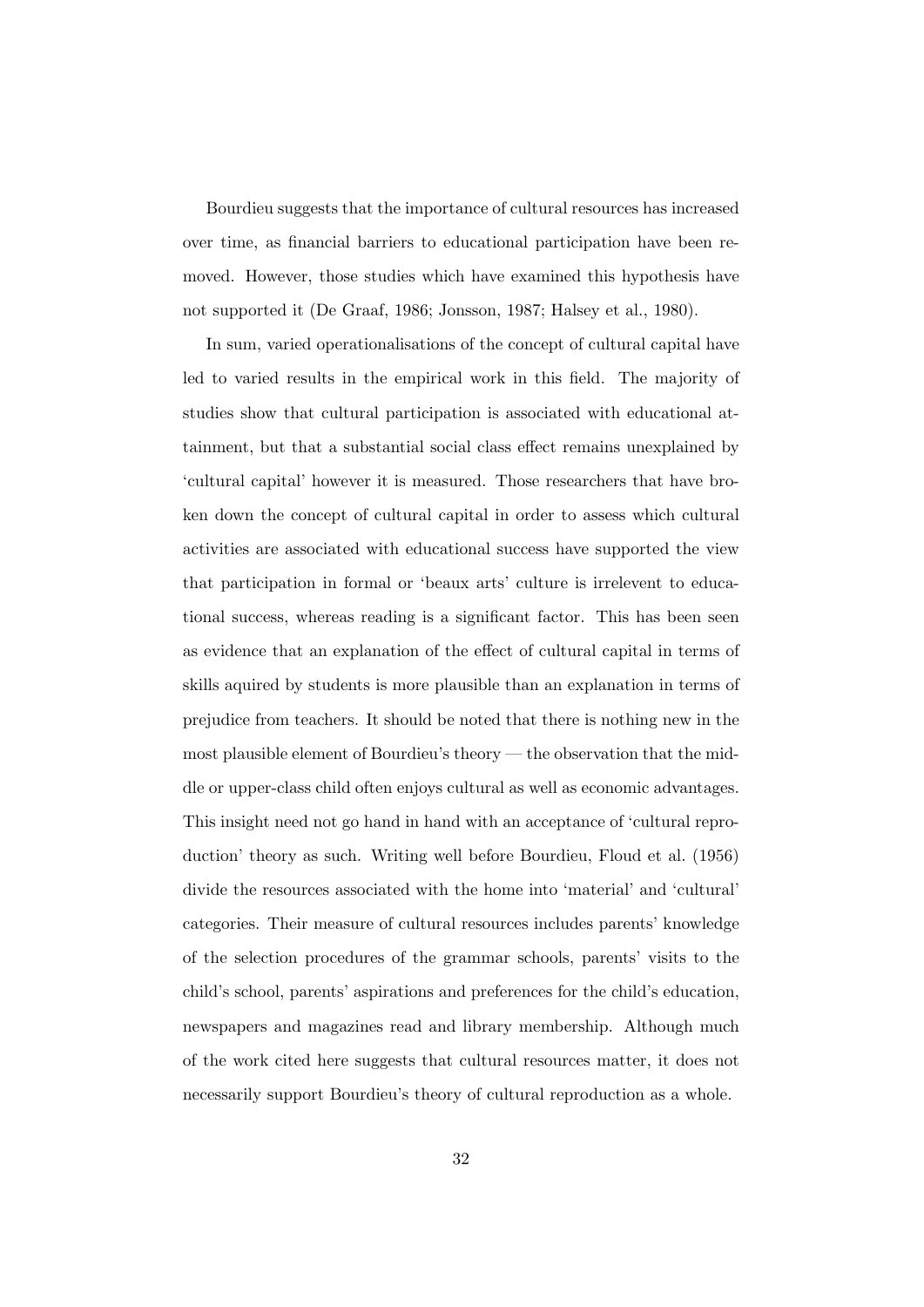# 4 Conclusions

Bourdieu's project is extremely ambitious, and I have argued that many elements of Bourdieu's theoretical work are empirically unhelpful. For example, habitus is a concept with some intuitive plausibility, but is at once too all-inclusive and too vacuous to be of any use to empirical researchers. Bourdieu's claim that the notion of habitus solves the conflict between structure and determinism on the one hand and agency and individualism on the other is quite unjustified. In fact Bourdieu's theory has no place not only for individual agency, but even for individual consciousness.

The part of Bourdieu's theory which has been most influential, and most fruitful for empirical researchers is the concept of cultural capital. However, it must be acknowledged that this concept is not clearly defined. The related concept of the cultural arbitrary is also limited by vagueness. Bourdieu has some valuable insights into arbitrary practices in higher education. However, he does not distinguish clearly enough between standards which are prejudicial to lower-class pupils and students because they are arbitrary, and standards which are prejudicial to lower-class pupils and students because they do not have the resources to meet those standards.

In general, research has found that cultural capital (defined in various ways) has some impact on educational attainment, but does not explain all or even most of the social class effect. In terms of labour market outcomes, although educational credentials are an important mechanism for the allocation of occupational positions, the direct effects of social class should not be underestimated. Furthermore, it is not clear to what extent educational credentials are a mechanism of social reproduction or of social mobility. Some of the empirical findings on cultural capital seem to contradict one another. This may be partly due to the fact that these studies were carried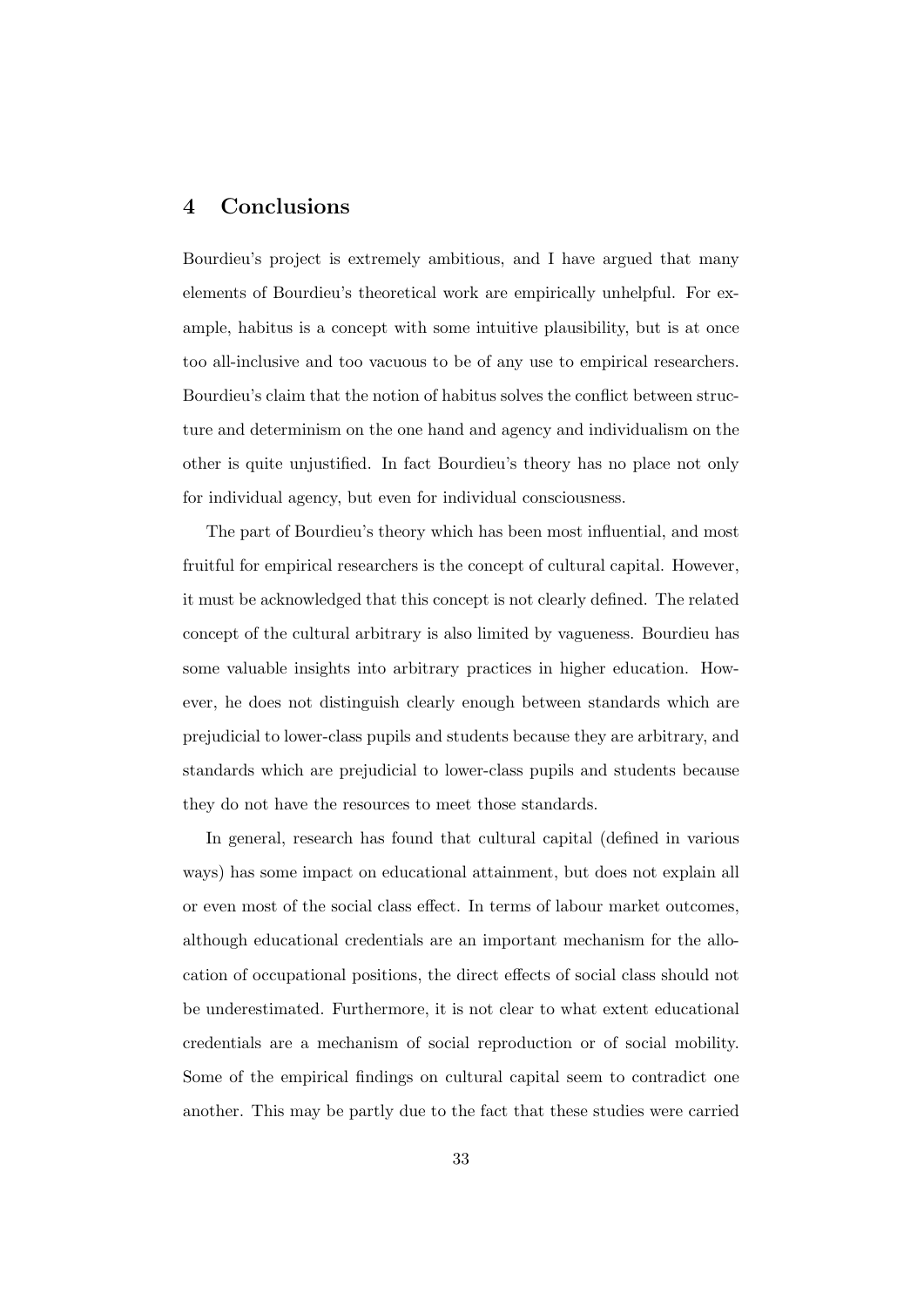out at different times in different countries. It may be that cultural capital is more important in some countries than in others, or operates differently in different countries at different times. For example Lamont and Lareau (1988) and Lamont (1992) argue that cultural participation is not as classdifferentiated in the US as in France, and cast doubt on the importance of participation in high culture as a basis for social and cultural exclusion in the US. However, the main reason for the variable findings presented here is the different methodologies used in each study, and in particular, the array of different operationalisations of cultural capital that are used. Given that some elements of cultural participation appear to be associated with educational success while others are not, the most fruitful approach for researchers appears to be that of examining cultural factors in detail, as part of the broader project of explaining class differentials in educational attainment.

# References

- Aschaffenburg, K. and Maas, I. (1997). 'Cultural and Educational Careers: The dynamics of social reproduction'. American Sociological Review, vol. 62, pp. 573–587.
- Bourdieu, P. (1967). 'Systems of Education and Systems of Thought'. International Social Science Journal, vol. 19, no. 3, pp. 367–388.
- Bourdieu, P. (1974). 'The School as a Conservative Force: Scholastic and Cultural Inequalities'. In Eggleston, J., ed, Contemporary Research in the Sociology of Education, pp. 32–46. Methuen, London.
- Bourdieu, P. (1977a). 'Cultural Reproduction and Social Reproduction'.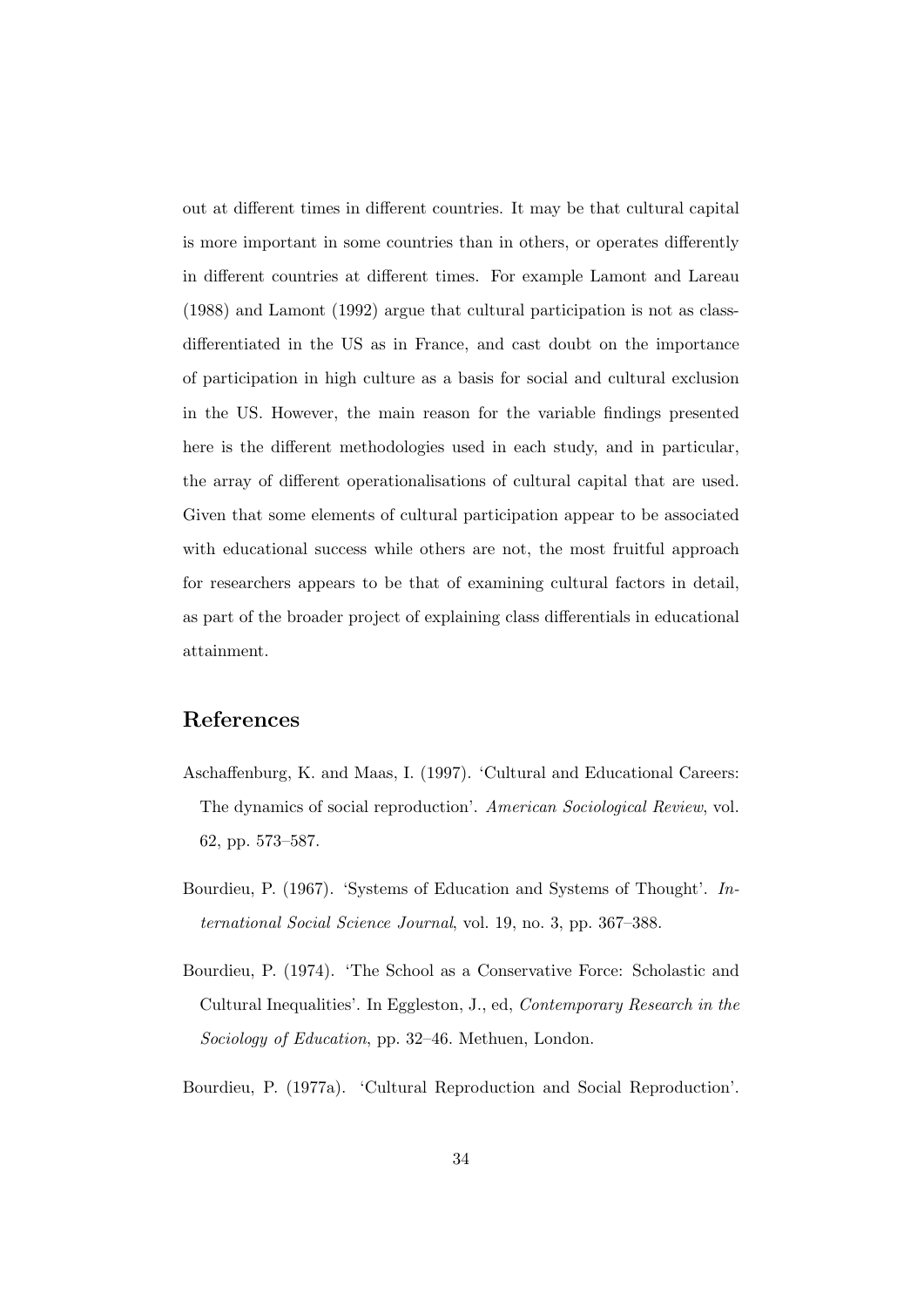In Karabel, J. and Halsey, A. H., eds, Power and Ideology in Education. OUP, Oxford.

- Bourdieu, P. (1977b). Outline of a Theory of Practice. CUP, Cambridge.
- Bourdieu, P. (1989). Language and Symbolic Power. Polity Press, Cambridge.
- Bourdieu, P. (1990). In Other Words. Polity Press, Cambridge.
- Bourdieu, P. and Boltanski, L. (1981). 'The Education System and the Economy: Titles and Jobs'. In Lemert, C., ed, Rupture and Renewal Since 1968. CUP, New York.
- Bourdieu, P. and Passeron, J.-C. (1990). Reproduction in Education, Society and Culture. Sage, London, second edition.
- Bourdieu, P. and Saint-Martin, M. (1974). 'Scholastic Excellence and the Values of the Educational System'. In Eggleston, J., ed, Contemporary Research in the Sociology of Education. Methuen, London.
- Cooper, B. and Dunne, M. (1998). 'Anyone for Tennis? Social class differences in children's responses to national curriculum mathematics testing'. Sociological Review, vol. 46, no. 1, pp. 115–148.
- Crook, C. J. (1997). Cultural Practices and Socioeconomic Attainment: The Australian Experience. Greenwood Press, Westport, Connecticut.
- De Graaf, N. D., De Graaf, P., and Kraaykamp, G. (2000). 'Parental Cultural Capital and Educational Attainment in the Netherlands: A Refinement of the Cultural Capital Perspective'. Sociology of Education, vol. 73, pp. 92–111.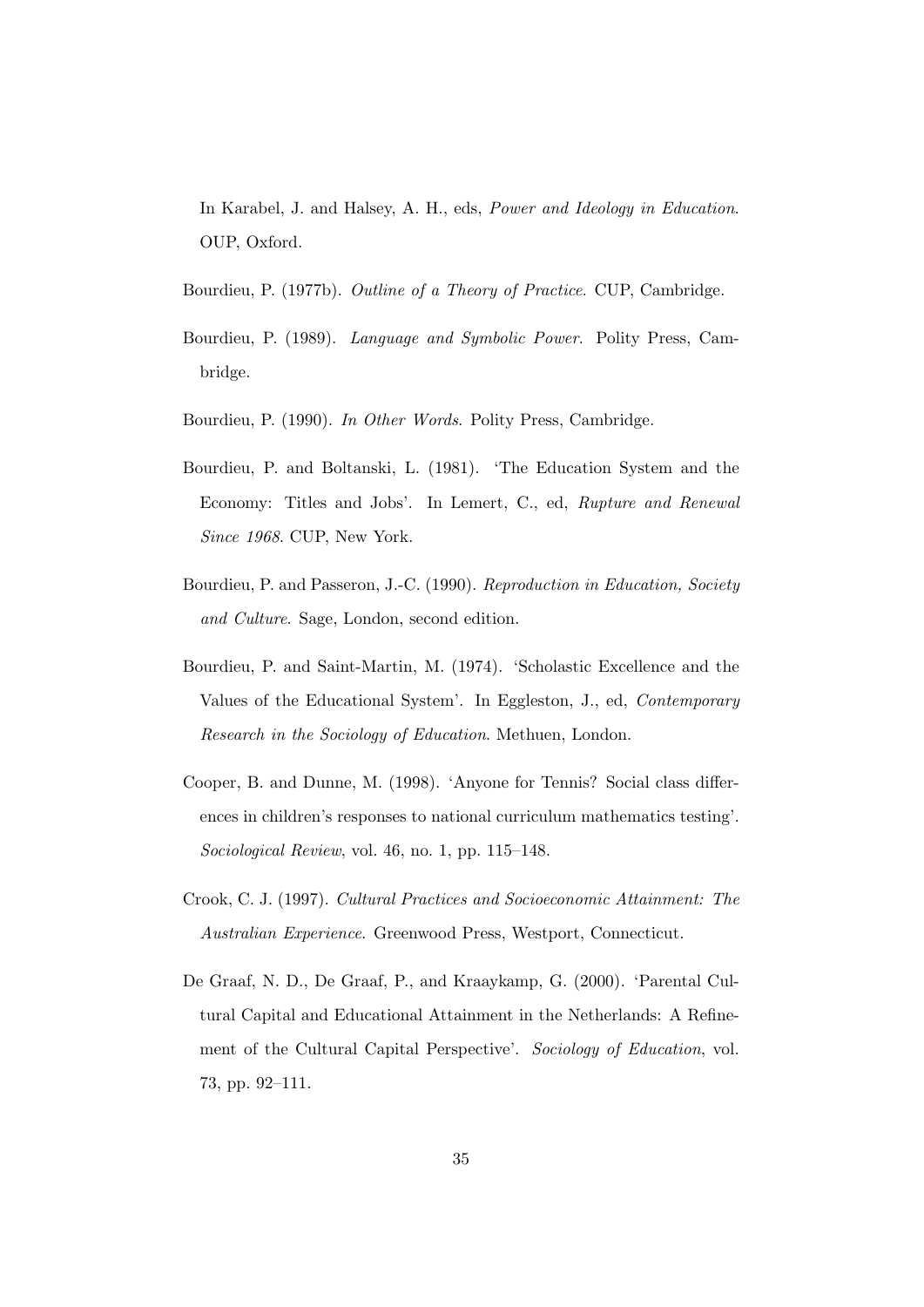- De Graaf, P. (1986). 'The Impact of Financial and Cultural Resources on Educational Attainment in the Netherlands'. Sociology of Education, vol. 5, no. 9, pp. 237–246.
- De Graaf, P. (1988). 'Parents' Financial and Cultural Resources, Grades and Transition to Secondary School in the Federal Republic of Germany'. European Sociological Review, vol. 4, no. 3, pp. 409–421.
- Delamont, S., Parry, O., and Atkinson, P. (1997). 'Critical mass and pedagogic continuity: studies in academic habitus'. British Journal of Sociology of Education, vol. 18, no. 4, pp.  $533-549$ .
- DiMaggio, P. (1979). 'Review Essay: On Pierre Bourdieu'. American Journal of Sociology, vol. 84, no. 6, pp. 1460–74.
- DiMaggio, P. (1982). 'Cultural Capital and School Success'. American Sociological Review, vol. 47, pp. 189–201.
- DiMaggio, P. and Mohr, J. (1985). 'Cultural Capital, Education Attainment and Martial Selection'. American Journal of Sociology, vol. 90, no. 6, pp. 1231–1261.
- Dumais, S. (2002). 'Cultural Capital, Gender and School Success: The Role of Habitus'. Sociology of Education, vol. 75, pp. 44–68.
- Egerton, M. (1997). 'Occupational Inheritance: The Role of Cultural Capital and Gender'. Work, Employment and Society, vol. 11, no. 2, pp. 263–282.
- Farkas, G., Grobe, R. P., Sheehan, D., and Shuan, Y. (1990). 'Cultural Resources and School Success: Gender, Ethnicity and Poverty Groups within an Urban School District'. American Sociological Review, vol. 55, pp. 127–42.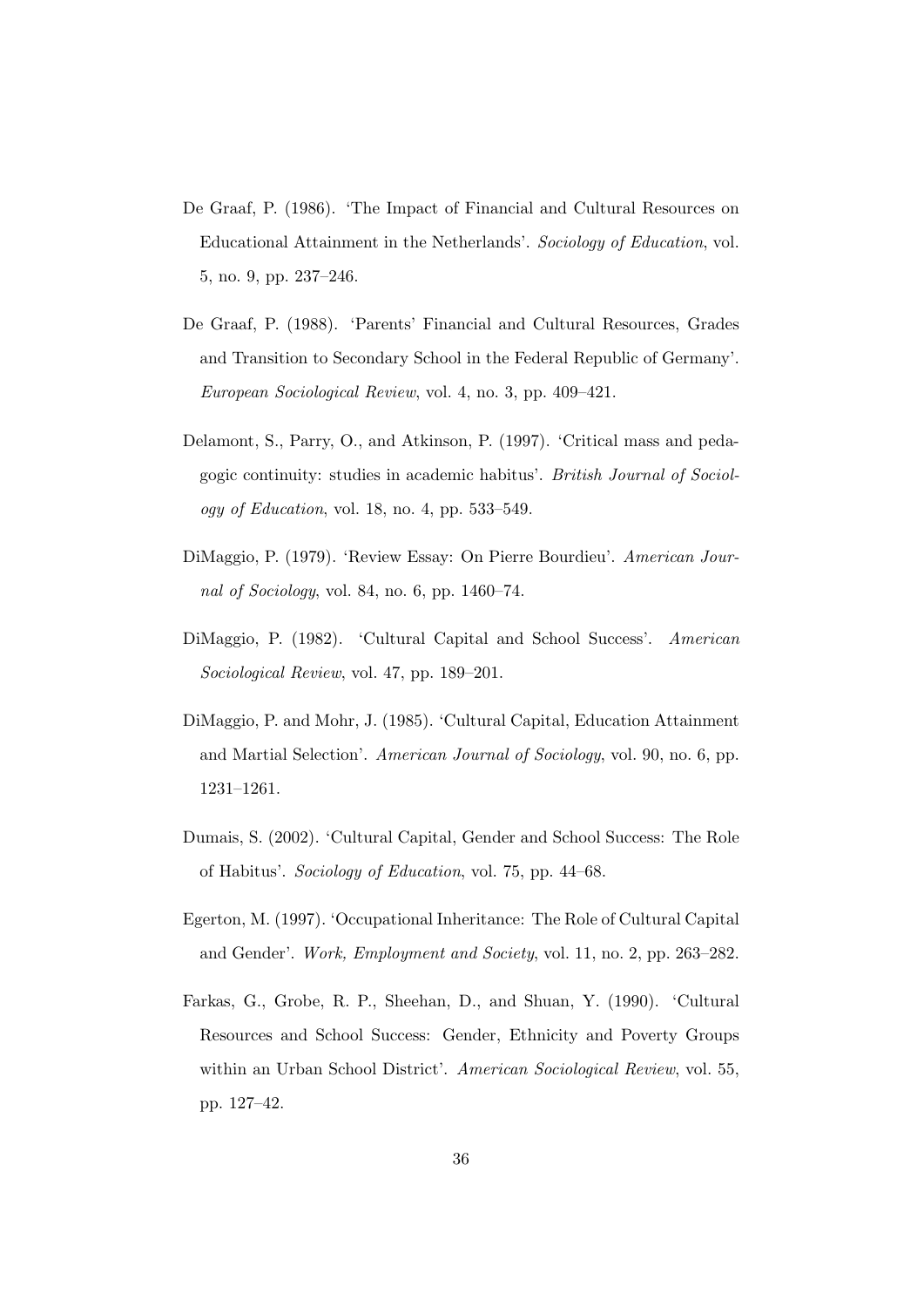- Floud, J., Halsey, A., and Martin, F. (1956). Social class and educational opportunity. Heinemann, London.
- Ganzeboom, H. (1982). 'Explaining Differential Participation in High-Cultural Activities - A Confrontation of Information-Processing and Status-Seeking Theories'. In Raub, W., ed, Theoretical Models and Empirical Analyses: Contributions to the Explanation of Individual Actions and Collective Phenomena, pp. 186–205. E.S. Publications, Utrecht.
- Ganzeboom, H. (1989). 'International Comparison of Culture Consumption Data: An Elementary Model'. In Waits, R., Hendon, W., and Davidson-Schuster, J., eds, Cultural Economics: A European Perspective. Association for Cultural Economics.
- Graetz, B. (1988). 'The Reproduction of Privilege in Australian Education'. British Journal of Sociology, vol. 39, no. 3, pp. 385–76.
- Halsey, A. H., Heath, A., and Ridge, J. (1980). Origins and Destinations. OUP, Oxford.
- Hammersley, M. (1981). 'Review Symposium on "Origins and Destinations"'. British Journal of Sociology of Education, vol. 2, no. 1, pp. 91–95.
- Heath, A. (1982). 'Cultural capital and political arithmetic: a response to the review symposium on Origins and Destinations'. British Journal of Sociology of Education, vol. 3, no. 1, pp. 88.
- Jenkins, R. (1989). 'Language, Symbolic Power and Communication: Bourdieu's "Homo Academicus"'. Sociology, vol. 23, no. 4, pp. 639–645.
- Jenkins, R. (1992). Pierre Bourdieu. Routledge, London.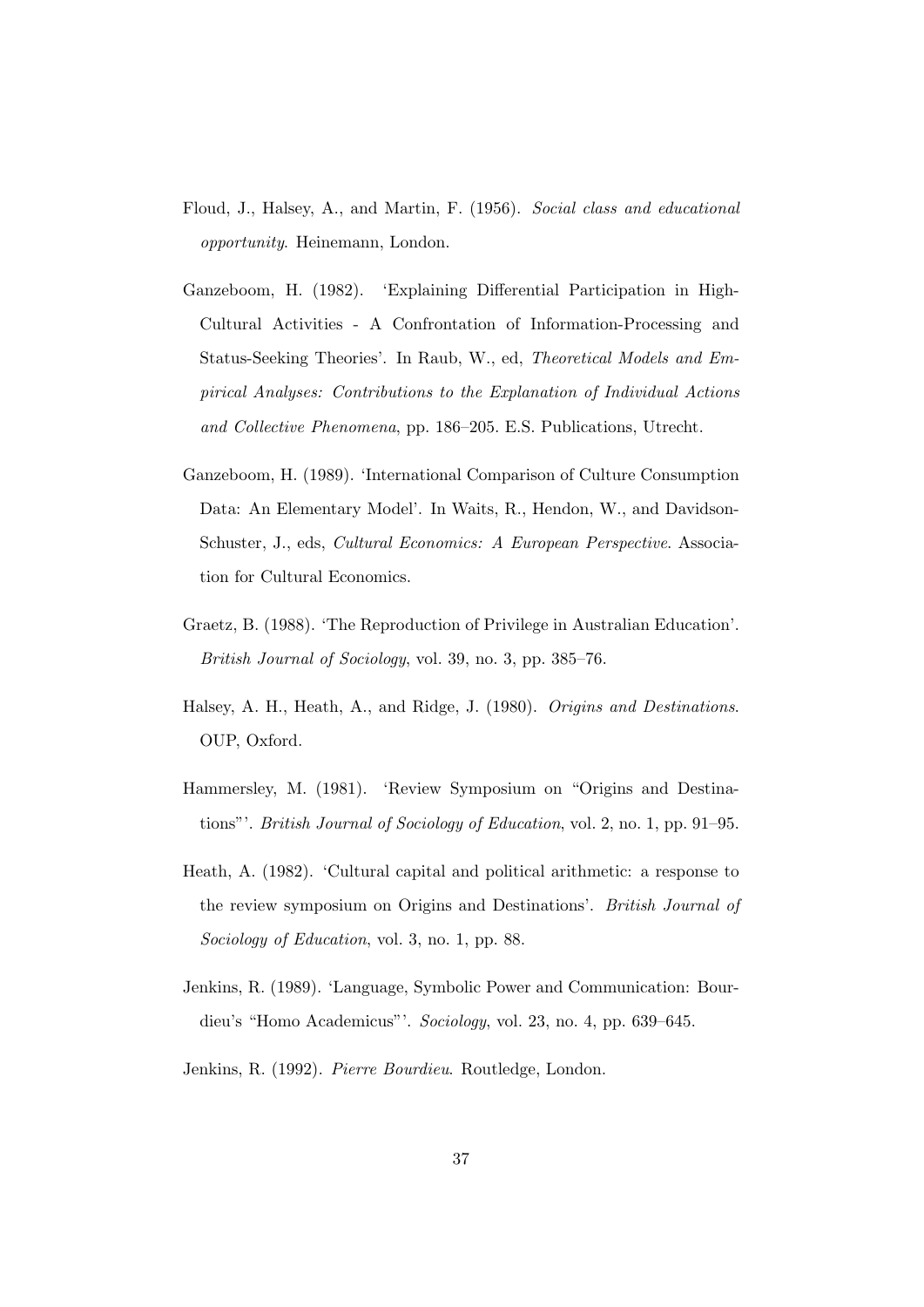- Jonsson, J. O. (1987). 'Class Origin, Cultural Origin and Educational Attainment'. European Sociological Review, vol. 3, no. 3, pp. 229–242.
- Kalmijn, M. and Kraaykamp, G. (1996). 'Race, Cultural Capital and Schooling: An Analysis of Trends in the United States'. Sociology of Education, vol. 69, pp. 22–34.
- Katsillis, J. and Rubinson, R. (1990). 'Cultural Capital, Student Achievement and Educational Reproduction: The Case of Greece'. American Sociological Review, vol. 55, no. 2, pp. 270–279.
- King, A. (2000). 'Thinking with Bourdieu Against Bourdieu: A 'Practical' Critique of the Habitus'. Sociological Theory, vol. 18, no. 3, pp. 417–433.
- Lamont, M. (1992). Money, Morals and Manners: The culture of the French and American upper-middle class. University of Chicago Press, Chicago.
- Lamont, M. and Lareau, A. (1988). 'Cultural Capital: allusions, gaps and glissandos in recent theoretical developments'. Sociological Theory, vol. 6, no. 2, pp. 153–168.
- Lareau, A. (2000). 'Social class and the daily lives of children: A study from the United States'. Childhood, vol. 7, no. 7, pp. 155–171.
- Lareau, A. and Horvat, E. (1999). 'Moments of social inclusion and exclusion: Race, class and cultural-capital in family-school relationships'. Sociology of Education, vol. 72, no. 1, pp. 37–53.
- Marshall, G., Swift, A., and Roberts, A. (1997). Against the Odds? Social Class and Social Justice in Industrial Societies. Clarendon Press, Oxford.
- McLeod, J. (2000). 'Subjectivity and Schooling in a Longitudinal Study of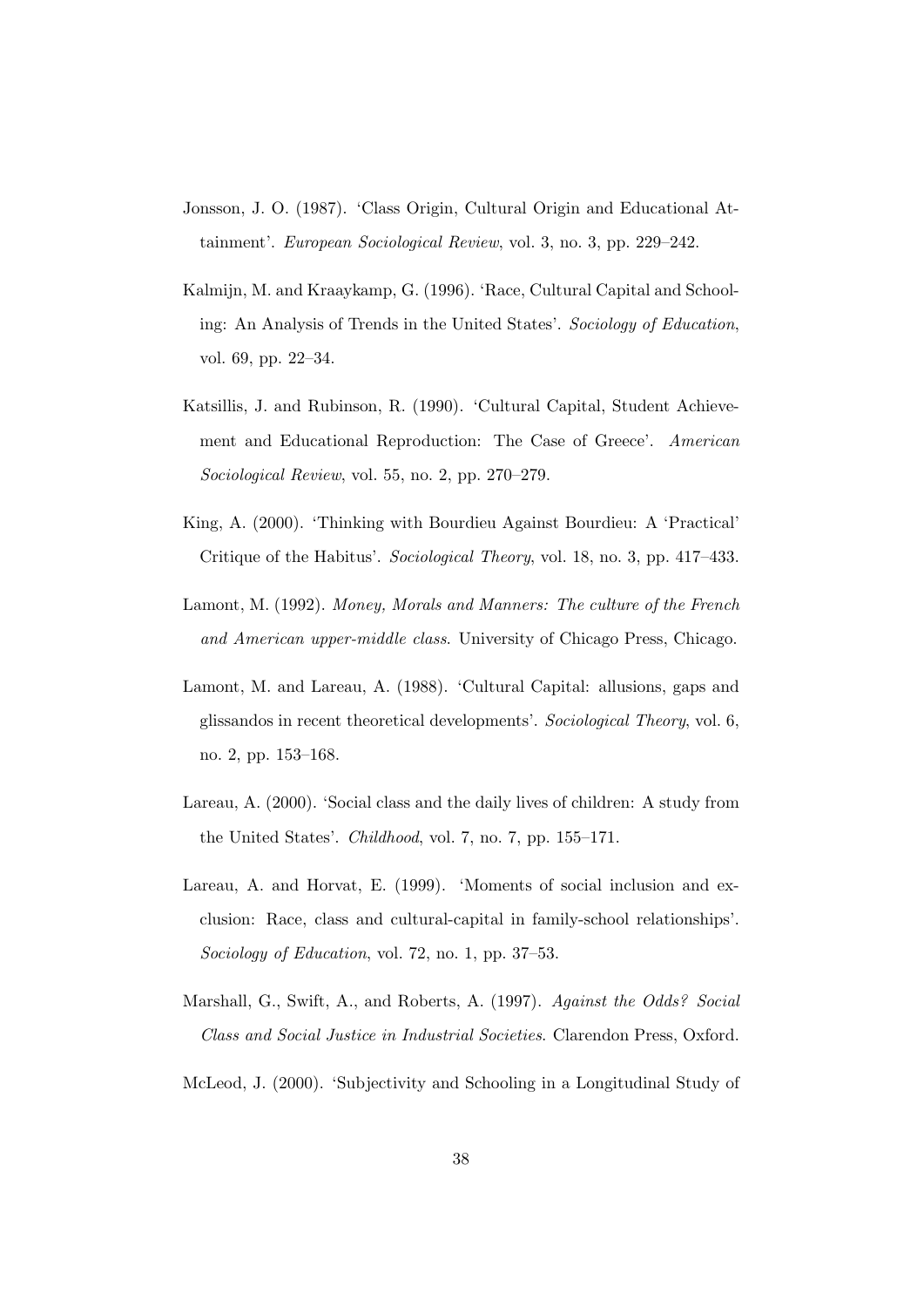Secondary Students'. British Journal of Sociology of Education, vol. 21, no. 4, pp. 501–521.

- Mohr, J. and DiMaggio, P. (1996). 'The Intergenerational Transmission of Cultural Capital'. In Wallace, M., ed, Research in Social Stratification and Mobility, volume 14, pp. 167–199. JAI Press, Greenwich.
- Nash, R. (1990). 'Bourdieu on Education and Social and Cultural Reproduction'. *British Journal of Sociology of Education*, vol. 11, no. 4, pp. 431–447.
- Reay, D. (1995). '"They Employ Cleaners to do That': habitus in the primary classroom'. British Journal od Sociology of Education, vol. 16, no. 3, pp. 353–371.
- Reay, D., David, M., and Ball, S. (2001). 'Making a Difference? Institutional habituses and higher education choice'. Sociological Research Online, vol. 5, no. 4, pp. 126–142.
- Robinson, R. and Garnier, M. (1985). 'Class Reproduction Among Men and Women in France'. American Journal of Sociology, vol. 91, no. 2, pp. 250–258.
- Roscigno, V. and Ainsworth-Darnell, J. (1999). 'Race, Cultural Capital and Educational Reources: Persistent Inequalities and Achievement Returns'. Sociology of Education, vol. 72, pp. 158–178.
- Savage, M. and Egerton, M. (1997). 'Social Mobility, Individual Ability and the Inheritance of Class Inequality'. Sociology, vol. 31, no. 4, pp. 645–72.
- Shavit, Y. and Blossfeld, H.-P. (1993). Persistent Inequality : changing educational attainment in thirteen countries. Social inequality series. Westview, Boulder, Colo.